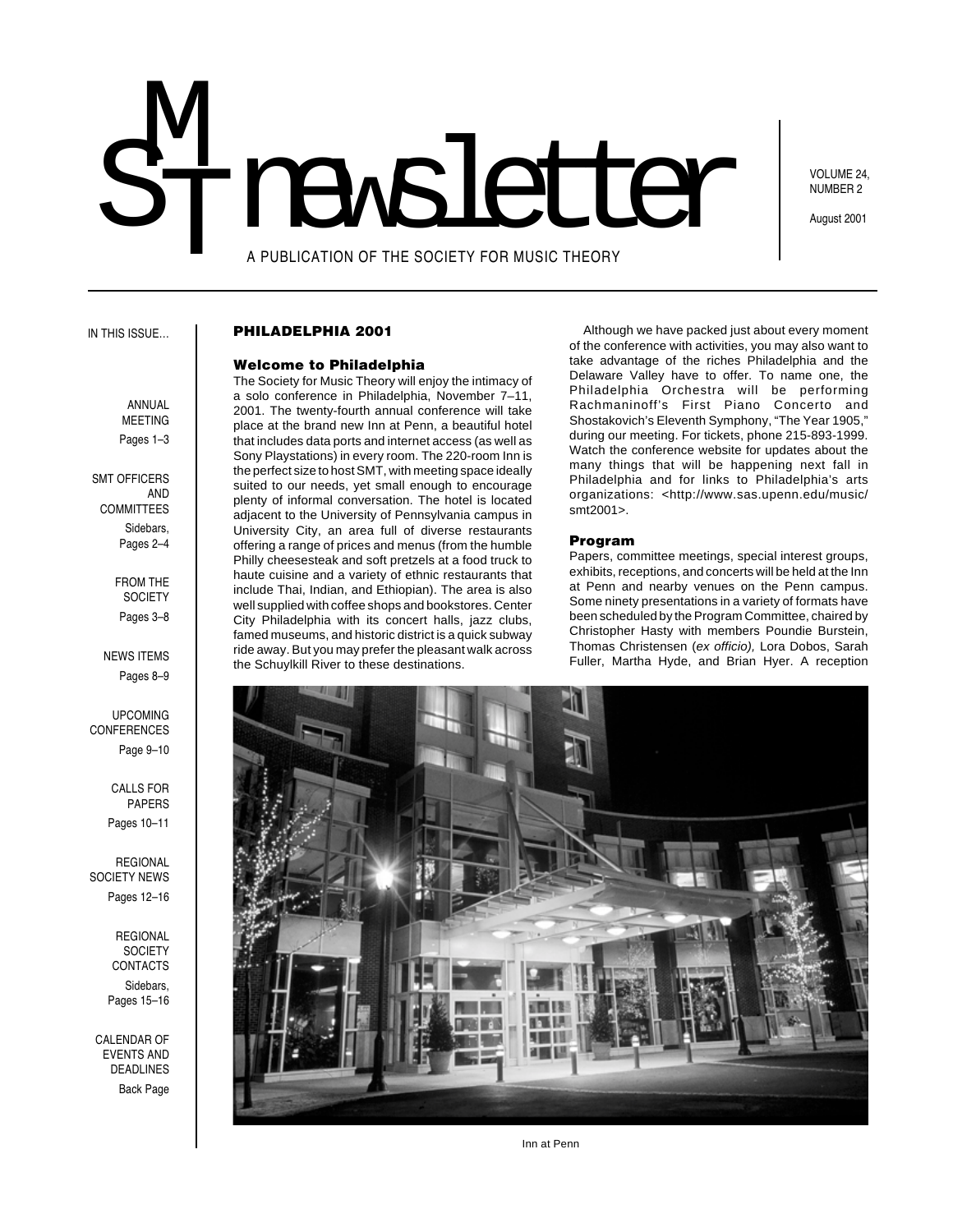### **SOCIETY FOR MUSIC THEORY 2001 Executive Board**

- Thomas Christensen President, 2001 Department of Music University of Chicago 1010 E. 59th Street Chicago, IL 60637 <tchriste@midway.uchicago.edu>
- Elizabeth West Marvin President-elect, 2001 <betsy@theory.esm.rochester.edu>
- Robert Morris Vice President, 2001 Eastman School of Music 26 Gibbs Street Rochester, NY 14604 <rdm@esm.rochester.edu>
- Gretchen Horlacher Secretary, 2004 School of Music Indiana University Bloomington, IN 47405 <ghorlach@indiana.edu>
- Candace Brower Treasurer, 2002 School of Music Northwestern University 711 Elgin Road Evanston, IL 60208 (847) 467-1680 <c-brower@northwestern.edu>

Maureen Carr, 2001 Pennsylvania State University Roger Graybill, 2001 New England Conservatory of Music Carol Baron, 2002 SUNY at Stony Brook Michael Cherlin, 2002 University of Minnesota Brian Hyer, 2003 University of Wisconsin–Madison Justin London, 2003 Carleton College

The Society for Music Theory publishes the SMT Newsletter in mid-February and August, with respective submission deadlines of December 1 and June 1.

Send materials at any time to: Mary Arlin, Editor, SMT Newsletter School of Music Ithaca College Ithaca, NY 14850-7240 fax: (607) 274-1727 <arlin@ithaca.edu>

Thursday evening at the Institute of Contemporary Art will kick off our time in Philadelphia. Among the many offerings of the conference will be a performance by the Cassatt Quartet of the Bartók Third Quartet from the original parts at the opening reception of a special exhibit of musical materials in the Penn Library. Saturday afternoon will commence with the Business Meeting, followed by the Awards Ceremony. The plenary session will be a keynote address by Leo Treitler. Saturday evening's plenary concert of music by George Crumb and George Rochberg will include a conversation with the composers. Food and drink will also be in abundance with hosted receptions on Thursday and Friday evenings and a complimentary breakfast for graduate students on Friday morning.

# **Hotel**

Conference room rates are \$169 single or double; \$189 for triples and quads. To make reservations, use the reservations form enclosed with this newsletter or phone 1-800-809-7001. Remember to specify the Society for Music Theory to obtain the conference rate and make your reservations no later than October 10, 2001. Reservations received after October 10, 2001 are subject to availability and the conference rate is not guaranteed. Take advantage of the SMT roommate locator service available on the SMT web page. Please bear in mind that the conference hotel provides our meeting space and many amenities for the meeting in exchange for the rooms we book for the conference. We have made special alternative arrangements for graduate students (singles and doubles at \$109 and triples and quads for \$119). For information on these accommodations (which are limited and will be allocated on a first-come, first-served basis), graduate students should contact Lucy Shanno <shanno@sas.upenn.edu>.

# **Registration**

We have worked hard to keep the registration fee for this year's meeting reasonable: \$65 (\$25 for students) if **received by October 1**; \$85 (\$45 students) if received between October 2 and October 15; and \$105 (\$65 students) if received after October 15. So register early! A registration form is included in this Newsletter. Online registration is also available at the conference website: <http:/ /www.sas.upenn.edu/music/smt2001>. One ticket to the Crumb / Rochberg Concert is included as part of the registration fee (additional tickets may be purchased for \$12 each). Please be sure to check the appropriate box on the registration form to receive your free ticket to this concert.

# **Conference Guide Program**

The conference guide program, entering its third year, will also be in operation at SMT 2001. This program pairs less experienced conference attendees with more experienced SMT members to meet informally at the conference and discuss the program, attend a session, have lunch, etc. While it is an excellent opportunity for graduate students to network with those outside their institutions, it is also an opportunity for members to meet with colleagues outside their regular sphere of contact. To participate in this program administered jointly by the Committee for the Status of Women, the Committee on Diversity, and the Professional Development Committee—check the box on your registration form.

# **Job Interviews**

Because of the size of this conference, SMT cannot provide dedicated space in which to conduct job interviews. If you intend to conduct job interviews at the meeting, we recommend that your institution reserve a suite. If you wish to host a party or reception at the meeting hotel, contact Cynthia Zubia at the Inn at Penn [215- 222-0200] to make arrangements. You may also wish to publicize your department, program, fellowships, etc. through an ad in the program book or an insert in the conference packet. See the local arrangements page on the conference website for more information on these opportunities.

# **Childcare**

Childcare is available during the conference from the Penn Children's Center (located six blocks from the hotel), but arrangements must be made in advance. Telephone the center at (215) 898-5268.

# **Travel**

The Philadelphia International Airport is served by all major airlines. There are various ground transportation options to the hotel, including cab (\$20), shuttle (\$8), and train (\$5). Detailed directions and maps are available on the conference web site. Intercity rail service to Philadelphia's 30th Street Station is provided by Amtrak. Frequent service is offered from Northeastern cities including Boston, New York, Baltimore, and Washington. Regional rail service is provided by SEPTA. Intercity bus service is provided by Greyhound and Trailway bus lines. For those coming by car, Philadelphia is served by the PA Turnpike, I-76, I-95, and the New Jersey Turnpike.

# **Local Arrangements**

The local arrangements committee includes Cristle Collins Judd (University of Pennsylvania) and Cynthia Folio (Temple University) cochairs; Aleck Brinkman (Temple University), Robert Judd (AMS), Michael Klein (Temple University), and Joel Phillips (Westminster Choir College). We look forward to welcoming you to Philadelphia.

SMT members are strongly encouraged to book rooms in the conference hotel. This will help SMT guarantee the best possible rates and keep the costs of subsequent meetings reasonable.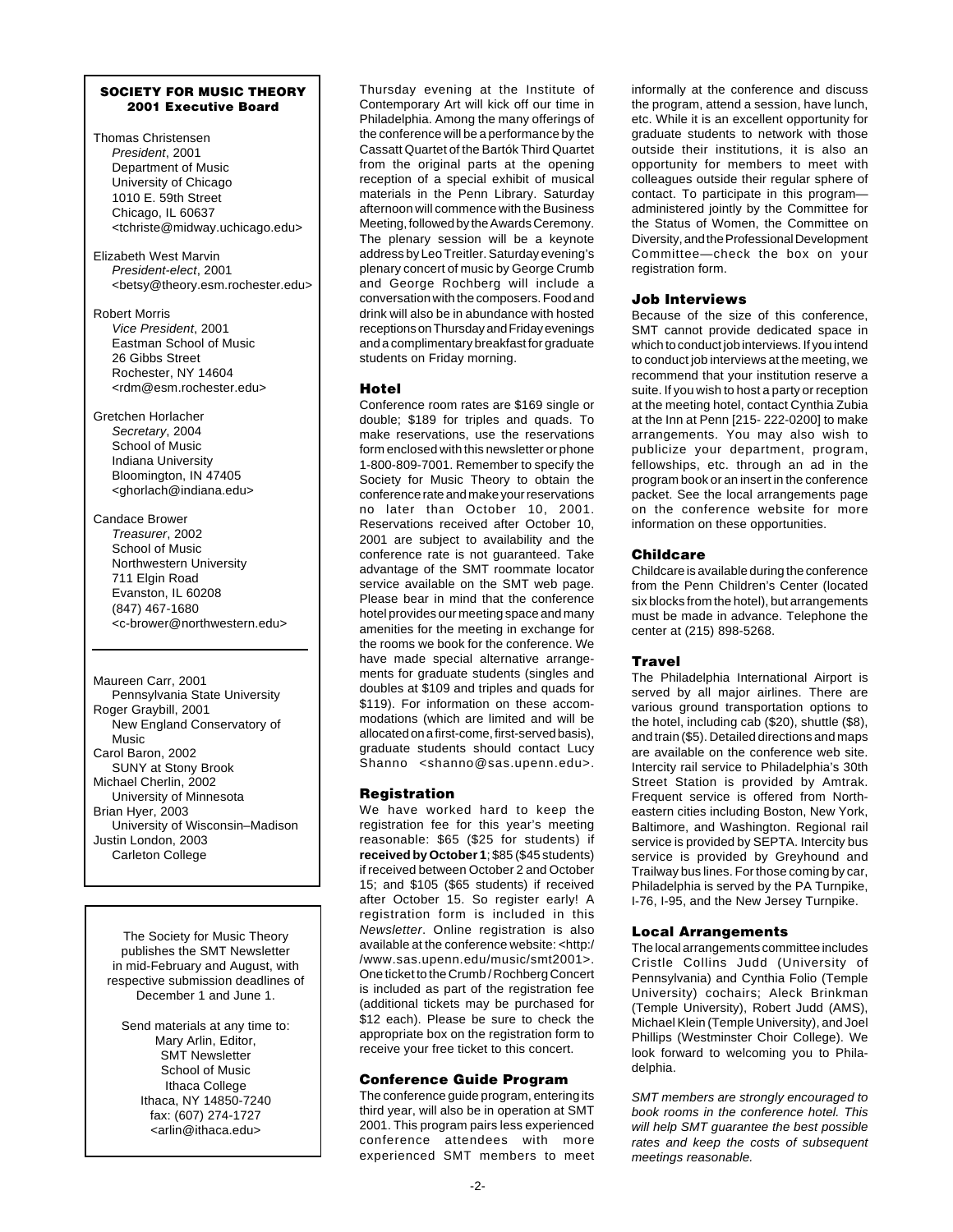# **Grants to Minority Theorists for SMT Conference Attendance**

(Application deadline: September 15)

The Society for Music Theory has established a fund of \$2,000 to help minority theorists attend the annual conference. The following guidelines have been developed by the SMT Committee on Diversity.

Applicants need not be SMT members; a one-year membership fee will be covered as part of the grant. Preference will be given to junior faculty and graduate students; financial need will be a primary consideration. Applicants should be individuals belonging to one or more of the following minority ethnic groups: African, African-American, Asian, Asian-American, Latino/a, or Native American. ("Minority ethnic groups" have been defined here on the basis that the majority of current SMT members are of Caucasian ethnic origin.)

Applicants shall submit a letter providing name, address, telephone, e-mail, academic affiliation, and a brief summary of the following: a) financial need (please outline additional support or lack of support from your institution); b) anticipated expenses for travel to Philadelphia and lodging during the conference (see this issue of the SMT Newsletter or the SMT website <http://smt.ucsb.edu/smt list/smthome.html> for details about the conference); and c) special theoretical interests to be explored at the conference. Please include your curriculum vitae. Graduate students should also include a letter of support from one of their major professors. Send application materials no later than September 15 to Yayoi Uno Everett, Department of Music, Emory University, 1804 N. Decatur Rd., Atlanta GA 30322. For inquiries, please contact Yayoi at: <yeveret@emory.edu> or call 404-727-3835.

# **NEWS FROM THE SOCIETY**

# **SMT to Have a Home at the University of Chicago**

President Thomas Christensen is pleased to announce that the Society for Music Theory has entered into agreement with the University of Chicago to establish a permanent office for the Society with generous funding by the Department of Music. In addition, the University of Chicago will help SMT in the hiring of an "Administrative Officer" responsible for the day-today administrative affairs of the Society.

The establishment of a home base for SMT will offer much needed stability to our organization; the employment of an Administrative Officer should help immensely with issues such as maintaining accurate membership rolls, conference organization, website administration, and budgetary affairs. The agreement between the University of Chicago and the Society for Music Theory was approved by the Executive Board in May. Heartfelt thanks must be extended to the Department of Music at the University of Chicago for their generous commitment to our Society.

# **From the President**

Although it seems hard for me to believe, my two-year tenure as President of your Society is rapidly coming to a close. At the conclusion of the business meeting to be held during our Fall conference in Philadelphia, Elizabeth West Marvin will succeed me as President. It has truly been a pleasure and privilege serving the Society over the past two years, and I owe thanks to so many dedicated members and hard-working colleagues who have been of invaluable help to me in my duties.

The past two years have seen some exciting changes in our Society. We began the new millennium with the admission of SMT into the American Council of Learned Societies—the most important and prestigious alliance of scholarly organizations in the country. This honor confirms, I think, the real maturation of our Society as an established and respected academic organization, and no less so, the recognition of music theory as a full-fledged scholarly discipline by our peers. Following this, we had in November 2000 our much-anticipated "millennial" bash in Toronto with fourteen other organizations devoted to scholarly research in music, and with a record attendance and participation by SMT members. Indeed, by the end of last year, our organization for the first time crossed the 1000-member mark, with heartening increases in membership of students and theorists from overseas. Finally, as you will read elsewhere in this Newsletter, SMT has recently found a permanent "home" at the University of Chicago, where an office should be open by the time you read this letter, staffed by a newlyhired Administrative Officer to help the Executive Board of the Society take care of our increasingly complex and burdensome administrative affairs. Truly, the last few years have witnessed an exciting period of growth and fermentation that portends auspiciously for the future as SMT approaches its 25<sup>th</sup> anniversary next year.

continued on page 4 I want to resist stopping with this happy prognostication, however, by a slight shading of mood. Many of you will know that over the past two years, I have taken advantage of this forum to consider various issues related to the role of music theory and our Society in the broader community of music scholars. Begging your indulgence one last time, I want to use my final letter here to continue these meditations and address what is perhaps the most weighty (and

# **SOCIETY FOR MUSIC THEORY 2001 Committees**

### **Awards Committee**

Sarah Fuller, chair Joel Galand John Roeder Lewis Rowell Peter Schubert Peter Smith

# **Publications Committee**

Jonathan Bernard, chair Mary I. Arlin Richard Bass Cynthia Folio Daniel Harrison Richard Hermann Eric Isaacson Richard Kurth Philip Lambert Larry Zbikowski

### **Membership Committee**

Joseph Kraus, chair Maureen Carr Jane Clendinning Yayoi Uno Everett Gretchen Horlacher Elizabeth Sayrs

# **Committee on**

**the Status of Women** Elizabeth Sayrs, chair Steven Bruns Teresa Davidian Joseph Dubiel Patricia Hall Marianne Kielian-Gilbert Nancy Rogers Janna Saslaw Leigh VanHandel

## **Committee on Diversity**

Yayoi Uno Everett, chair JoAnn Hwee Been Koh David Lewin Stephan Lindeman Jocelyn Neal Steven Nuss Nancy Rao Martin Scherzinger

## **Networking Operations**

Aleck Brinkman, chair Philip Baczewski Michael Buchler Ichiro Fujinaga Dave Headlam Eric Isaacson Robert Kosovsky Josh Mailman Jay Rahn Lee Rothfarb John Schaffer Ciro Scotto

### **Committee on**

**Professional Development** Jane Clendinning, chair Claire Boge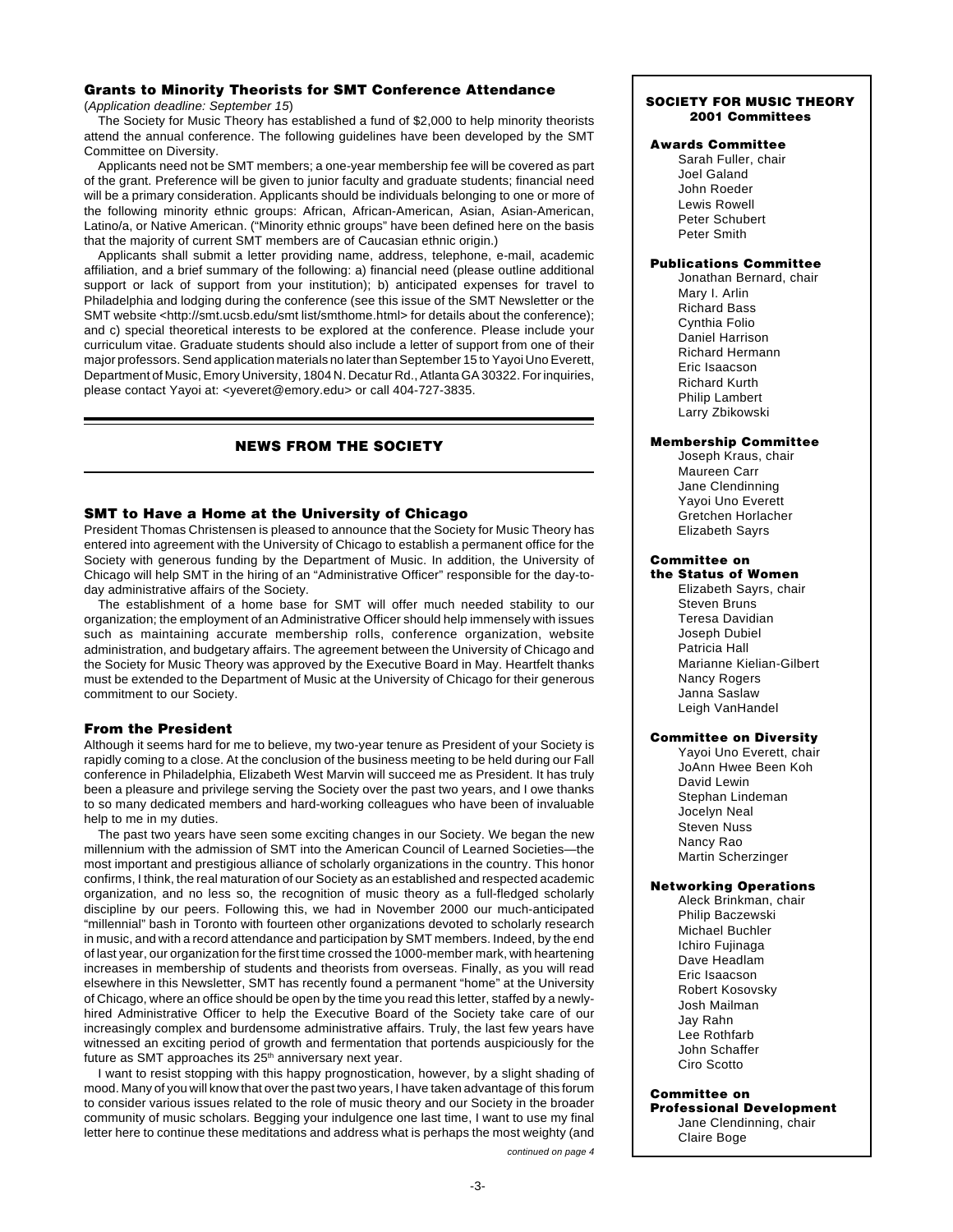### **SOCIETY FOR MUSIC THEORY 2001 Committees, continued**

Beth Crafton Ted Latham Patrick McCreless Ciro Scotto Todd Wildman

### **2001 Nominating Committee**

Harald Krebs, chair Marie Rolf Joseph Straus

### **2001 Program Committee**

Christopher Hasty, chair L. Poundie Burstein Lora Dobos Sarah Fuller Brian Hyer Martha Hyde Thomas Christensen, ex officio

### **2001 Local Arrangements**

Cristle Collins Judd Cynthia Folio

# **Legal Advisor**

Wayne Alpern <waynealp@aol.com>

### **Editors**

Daniel Harrison, Editor, Music Theory Spectrum Brian Hyer, Reviews Editor, Music Theory Spectrum Eric Isaacson, General Editor, Music Theory Online Jack Boss, Reviews Editor, Music Theory Online Mary I. Arlin, Editor, SMT Newsletter

### **Spectrum Editorial Board**

Brian Alegant John Covach William Darcy Joseph Dubiel Walter Everett Cynthia Folio Christopher Hasty Dave Headlam Kevin Korsyn Richard Kurth Judith Lochhead David Smyth

### **Music Theory Online Editorial Board**

Jack Boss Jane Clendinning Ichiro Fujinaga Patrick McCreless Catherine Nolan Jay Rahn John Snyder Lawrence Zbikowski ultimately unknowable) ontological issue of all: the nature and future of music theory as a unified academic discipline.

With all the indisputable growth and fermentation of music-theoretical research over the past few years, I have heard some members of our Society question whether music theory has been losing some cohesiveness as a discipline. Put more strongly, one may ask: with all the diverse scholarship to be observed in our annual meetings or recorded in the pages of Music Theory Spectrum; with all our various special interest groups in pedagogy, popular music, gender or gay studies, Schenkerian analysis, or music cognition; with all the cross-fertilization we observe from neighboring (and not so neighboring) disciplines such as historical musicology, ethnomusicology, literary theory, psychology, anthropology, and sociology; with all its many cross currents and undertows, is music theory still a truly unified and organic discipline?

While I am certain that no discipline is without its own anxieties of identity, I do get a sense that such anxiety has been especially acute in music theory over the past few years. With our familiar paradigms of "sets and Schenker" no longer prevailing, the nature of music theory may not be as clear as it might have been twenty years ago when I entered graduate school. (Although I think the purported uniformity of theoretical research at that time is today still much exaggerated.) In fact, I have observed overt alarm and consternation among some members concerning this apparent fragmentation, with a few calling for greater vigilance by program committees, editorial boards, and electronic list monitors. While no one I am aware of is asking for the establishment of some regulatory commission for the "Detection and Elimination of Un-Theoretical Activities" in our Society, I do sense that there is a widespread recognition that our discipline seems to be pulled in a variety of new directions at once–developments welcomed by many, but greeted with apprehension by others.

It may be, of course, that music theory is now in a classic stage of paradigm shift (Thomas Kuhn might have called this the "pre-paradigm period" with conflicting and contentious analytic models and methods), and we await the emergence of a new general paradigm of theoretical research that will dominate our profession. Then again, we might better consider ourselves to be in the state of "fluctuating stasis" that Leonard Meyer with such prescience long ago characterized the post-modern condition of contemporary music; for the foreseeable future, we are in a period of pluralism in which multiple and incommensurable models of theory and analysis will continue to coexist side by side.

As a historian of music theory myself, I take a somewhat intermediate view. Music theory has always been pulled in differing directions during its 2,500 years of recorded history. And over this long, long time, it has undergone numerous transformations. Diversity and tension seem to be the hallmark–not the exception–of music theoretical discourse. Yet for all the flux and variety to be observed historically, it is also striking how much cohesion there is. This is not to say uniformity. Rather, over time, theorists—scholars and musicians contemplating the nature of musical materials and their uses—seem to coalesce around clusters of common questions. It is this animation through communal problems that seems to define and give cohesion to the music-theoretical enterprise, even if the answers proposed do not always harmonize. (In this sense, music theory might more closely resemble the pluralistic "research traditions" by which the historian of science Larry Laudan characterizes the growth of scientific knowledge–growth that is neither strictly uniform nor cumulative.) And if at any moment music theory is felt to be in a state of fragmentation or even disintegration, it seems to have an uncanny capacity for self-regulation and renewal over time.

Thus, as we see in the future new intellectual tributaries feeding music theory, as we discover new configurations and trajectories of research, I think we will still detect a regularizing "main stream" of theoretical activity (to borrow Tovey's apt metaphor). This main stream of music theory will never remain static, of course (streams rarely do); nor will it be defined by strict allegiance to particular doctrines or methods. Instead, it will be a dynamic flow of ideas, one constituted by a community of citizens in conversation—with one another, and with thinkers of the past. Herein, I think, lies the cohesion and identity binding the musictheoretical enterprise and endowing it with such vitality. And it is what gives the Society for Music Theory an urgent role as an agent for the encouragement and facilitation of these conversations.

Music theory has thrived as an intellectual activity almost from the moment humans began making music, and I have no doubt that it will continue to thrive—provided at least that there are those committed to contemplating and understanding an art form that engages both mind and heart, that there are those who will joyfully struggle together to answer that unanswerable question posed so long ago by the Scholastics: Quid sit Musica?

## **Report from the Vice-President**

As chair of the SMT subvention committee, I am happy to announce that the committee has awarded Deborah Stein a subvention grant for her book, (tentatively titled) Analysis Primer: Analytical Essays by Music Theorists, accepted for publication by the University of California Press in 2002. The committee consisted of Carol Baron, Richard Bass, Jonathan Bernard, Richard Hermann, and yours truly.

Let me remind members of SMT that publishers of journals and books often ask the author to pay for the copying and setting of musical examples, the payment of copyright or permission fees, the production of graphic and illustrative material, and the development of any relevant computer software, audio material, or other multi-media components. The Society offers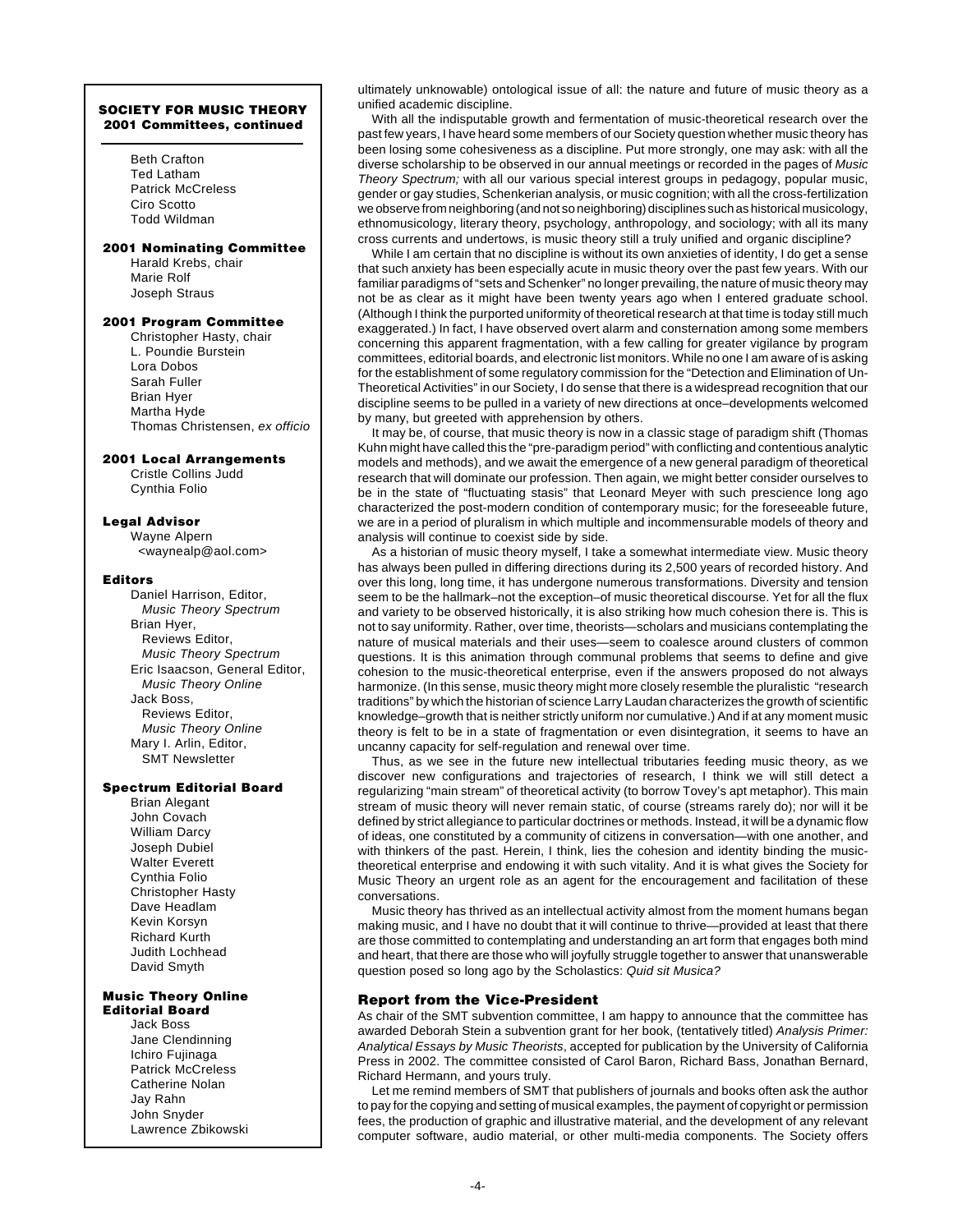subvention grants to help its authors fund these out-of-pocket publication expenses. Please consider taking advantage of this opportunity; it is one of the benefits of belonging to SMT. The deadlines for submission of proposals are March 15 and October 15 of each year. Grants are awarded on a competitive basis and may be up to \$1,500. For further information please consult the guidelines printed elsewhere in the newsletter and on the website: <http:// smt.ucsb.edu/smt-list/subvention.html>

# **Actions of the Executive Board**

Since the publication of the February 2001 Newsletter, the Executive Board has approved the following motions:

- 1. that the Society for Music Theory join the National Humanities Alliance;
- 2. that an Honorary Lifetime Membership Award be presented to Leonard Meyer during the November 2001 SMT business meeting in Philadelphia;
- 3. that the Society for Music Theory establish a permanent office at the University of Chicago;
- 4. that the Society for Music Theory hire an Administrative Officer ("AO") at an annual salary of \$10,000, to be split between the University of Chicago and the Society.

-Gretchen Horlacher, Secretary

# **SMT Publication Subvention Grants**

Publication subventions are available from the Society and will be awarded on a competitive basis to any member in good standing. Awards are intended to reimburse authors for out-ofpocket expenses associated with the preparation and publishing of any article or book in the field of music theory that has been accepted for publication. Among the possible expenses to which the fund may be applied are the copying and setting of musical examples, the payment of copyright or permission fees, the production of graphic and illustrative material, and the development of any relevant computer software, audio material, or other multi-media components essential to the text's production. Funds are not intended to support costs associated with research, travel, or editing. Authors will be expected to submit receipts to the treasurer of the Society documenting all covered expenses within twelve months of the date of the award. Grants awarded may be up to \$1500.

- Interested applicants should prepare:
- 1. A short abstract (approx. 1000 words) describing the work to be published and its contribution to the field of music theory.
- 2. A copy of the article in question, or in the case of a book, one or two representative chapters.
- 3. A letter from the publisher or journal editor indicating acceptance of the publication.
- 4. A detailed explanation of the expenses to which the grant would be applied. Where possible, documentation itemizing these expenses should be included.

Applicants may request funding up to \$1500, although given the limited funds available and the desire to support as many deserving requests as possible, some grants may be offered at lesser amounts. Applicants are particularly encouraged to seek out matching funding from their home institutions. Only one SMT subvention grant will be awarded to support a given publication.

Grants are awarded twice a year. The deadline for applications is a postmarked date of March 15 and October 15 of each year. Submissions will be evaluated so that the successful applications can be announced within three weeks after the deadlines. The evaluating subcommittee will be chaired by the SMT Vice President. Additional members will include the chair, two At-Large Members of the Publications Committee, and a member of the Society's Executive Board to be appointed by the President. Applications for the fall round should be sent in five copies to: Professor Robert Morris, Vice President, Society for Music Theory; Eastman School of Music, 26 Gibbs Street, Rochester, NY 14604. Any questions may be directed to the Vice President at the address given above, or by e-mail at <mris@mail.rochester.edu>.

# **Committee on Professional Development**

The Professional Development Committee will be sponsoring two special events at the 2001 Society for Music Theory Conference. The first, on Thursday evening from 8–11 pm, will be a special session entitled "Presenting at a Conference." Seven speakers, each of whom has served as the Program Committee Chair of a recent Society for Music Theory Conference, will provide an overview of the elements of the process. The topics and speakers include: Richard Cohn (University of Chicago), "Writing a Successful Proposal on a Theoretical Topic"; Richard Kaplan (Louisiana State University), "Writing a Successful Proposal on an Analytical Topic"; Severine Neff (University of North Carolina, Chapel Hill), "Organizing a Special Session"; Brian Alegant (Oberlin College Conservatory), "Presenting the Paper"; Janet Schmalfeldt (Tufts University), "Tips for a Successful Presentation"; and Jay Rahn (York University), "The Poster Session and Other Alternative Formats." William Caplin (McGill University) will provide an overview of "The Program Selection Process" and will convene the group of speakers into a "mock program committee meeting" to illustrate the process followed by the program selection committees and the elements that make a strong conference proposal. The session

# **SMT Membership Information**

SMT membership dues support the numerous services offered by SMT including networking services and the Society's publications, Music Theory Spectrum, the SMT Newsletter, and the Membership Directory. A list of membership benefits may be found on the SMT website <http://smt.ucsb.edu/ smt-list/smthome.html>.

Special reminder: you must be a member of SMT to attend the annual meeting in Philadelphia. SMT dues are payable by VISA or MasterCard, as well as by personal check or money order in U.S. funds. Send membership renewals to Journals Division, University of California Press, 2000 Center Street, Suite 3030, Berkeley, CA 94720-1223.

You can also renew your membership through the "membership" section of the SMT homepage at <http:// smt.ucsb.edu/smt-list/ smthome.html>, or directly at <http:// smt.ucsb.edu/smt-list/homepage/ joining-smt.html>.

Membership categories are: regular (\$55, \$65 dual), student (\$25, \$35 dual), emeritus (\$40), and library subscription to Music Theory Spectrum (\$67). Add \$15 for mailing outside the U.S. Dual members receive only one copy of mailings.

To find out mailing dates for recent issues of Music Theory Spectrum, claim missing issues, or complete an online address change, go to <http:// www.ucpress.edu/journals/ subinfo.html>. Send address changes via the Internet to <jchad@ucpress. ucop.edu>. General customer service inquiries and claims should be sent to <journals@ucop.edu>.

# **Moving?**

To ensure that you receive both your Music Theory Spectrum and the SMT Newsletter in a timely fashion, please notify the University of California Press of your change of address at least 30 days prior to the move. To complete an online address change, go to <http:/ /www.ucpress.edu/journals/ subinfo.html>. Send address changes via the internet to  $\lt$ ichad@ucpress. ucop.edu>. General customer service inquiries and claims should be sent to <journals@ucop.edu>.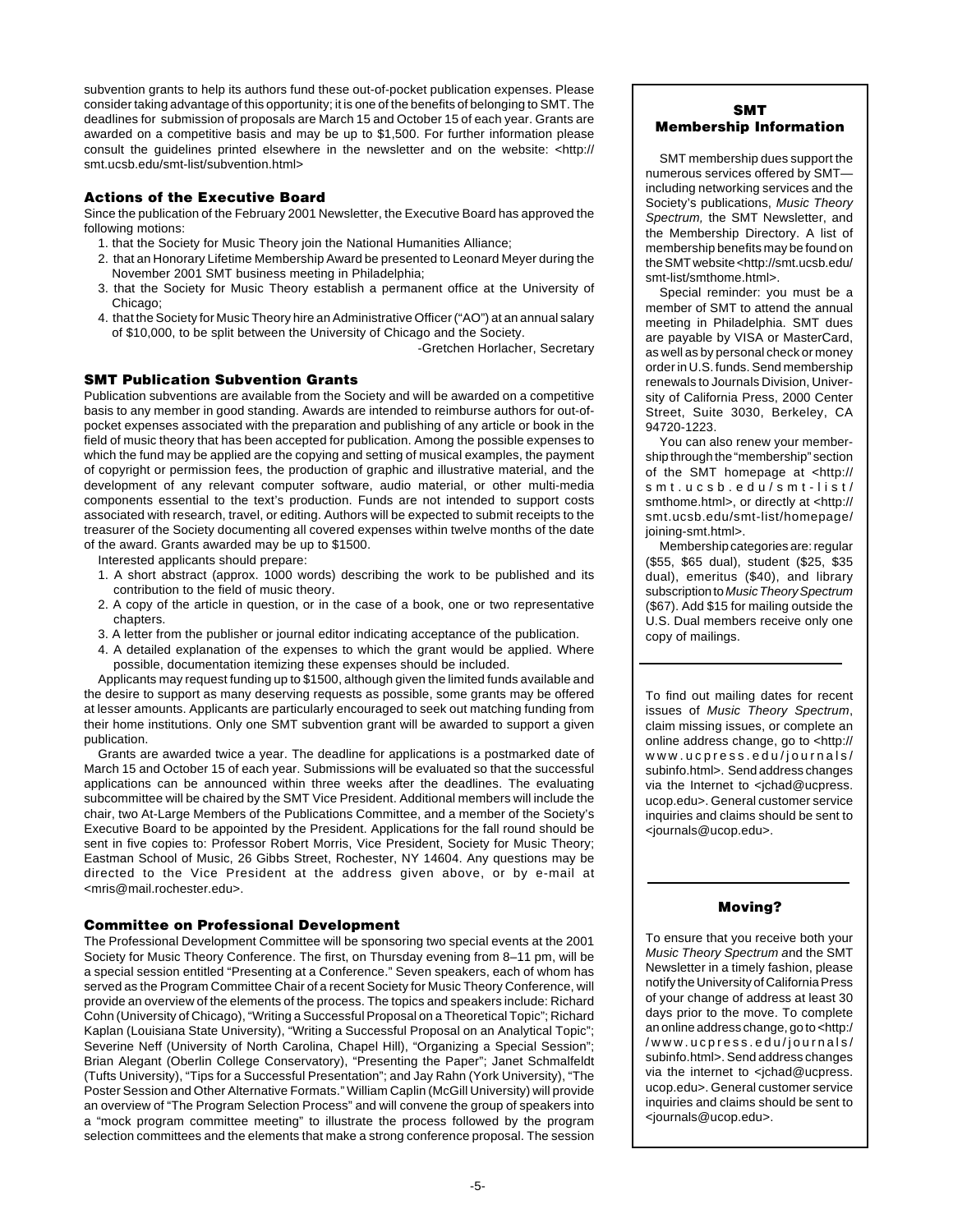moderator will be Jane Piper Clendinning (Florida State University). This topic, which was suggested by SMT graduate student members, is designed specifically to assist younger scholars, but should include information useful to music theorists at any point in their professional careers—including anyone who has ever wondered how the papers are selected for the national conference.

For the second year, the PDC will sponsor an event especially for graduate students to meet each other in a relaxed atmosphere and network. This year, all graduate student members of the Society for Music Theory are invited to a Breakfast Reception on Friday morning from 7–8:30 am. Come by, have a free breakfast, and meet the people you will be working with for the rest of your career! It will be an event worth getting up early to attend. Faculty teaching in graduate programs and students—please help us spread the word about this event to any graduate students planning on attending the conference.

# **Committee on Diversity**

The SMT Committee on Diversity continues its work on a number of projects to fulfill its mission to promote diversity—of ethnicity, culture, values, and perspectives—within the Society and across related disciplines. Each year in the fall, we offer travel grants to minority students and faculty to defray the cost of attending the national SMT conference. The deadline for applications will be September 15; please consult the guidelines printed elsewhere in the newsletter and on the Committee on Diversity website at: <http://smt.ucsb.edu/smtlist/smthome.html>. For the conference in Philadelphia, the SMT Committee on Diversity will be hosting a Special Session entitled "Expanding the Canon V: Musical Symbolism Across Cultures." This session explores different methodological angles from which to couch the concept and implications of symbolism in music-theoretical and/or cultural and intercultural contexts. The panelists, consisting of music theorists, a musicologist, and an ethnomusicologist, will elaborate on the semantic and pragmatic aspects of musical symbolism as it relates to the composer's aesthetic aim, musical affect, compositional design, performance, social interaction, and/or formation of identity across cultures. The session will feature presentations by Steven Bruns (University of Colorado–Boulder), Siglind Bruhn (University of Michigan), Nancy Rao (Rutgers University), and Deborah Wong (University of California–Riverside); Robert Hatten (Indiana University) will be the respondent. All abstracts and bibliography for previous special sessions (1996–2000) are located on our website. We will continue to work with the Committee on the Status of Women and the Professional Development Committee

## **SMT ONLINE ADDRESSES**

- SMT homepage: <http://smt.ucsb.edu/smt-list/smthome.html>
- MTO homepage: <http://smt.ucsb.edu/mto>
- SMT Help Desk:<http://smt.ucsb.edu/smt-list/homepage/ help.html> or <help@smt.ucsb.edu>
- List managers: <smt-editor@smt.ucsb.edu> (smt-list) <talk-editor@smt.ucsb.edu> (mto-talk) <mto-editor@smt.ucsb.edu> (mto editor)
- System Administrator: <sys-admin@smt.ucsb.edu>
- Online Directory: <http://locutus.esm.rochester.edu/smt/ Members
- Other addresses: <addresses@smt.ucsb.edu>
- RILM (replacement for the SMT bibliographic database): <http://www.rilm.org/>
- To subscribe to any SMT list services, send a message to <listproc@smt.ucsb.edu>.
	- For the smt general discussion list, put "subscribe smt-list YourFirstName YourLastName" in the body of the message.
	- For Music Theory Online, put "subscribe mto-list YourFirstName YourLastName" in the body of the message.

on issues of mentoring, inequities, and other concerns relevant to all of the members of our Society.

The SMT Committee on Diversity members include: Yayoi Uno Everett (Emory University) chair, JoAnn Koh (Mount Vernon Nazarene College), David Lewin (Harvard University), Steven Lindeman (Brigham Young University), Jocelyn Neal (University of North Carolina–Chapel Hill), Steven Nuss (Colby College), Martin Scherzinger (Eastman School of Music), and Nancy Rao (Rutgers University).

## **Music Cognition Group**

The Music Cognition Group (MCG) brings together members of SMT with interests in theoretical and experimental work in music perception and cognition. A website <http://pcb2.acs.unt.edu/ smtmcg/> and an electronic discussion list help the members stay in touch, share ideas, and organize session proposals for SMT conferences. Thanks to Phil Baczewski for creating both of these helpful resources. To subscribe to the electronic discussion list, please contact Phil at <baczewski@unt.edu>. Other questions concerning MCG may be addressed to its chair, Steve Larson, University of Oregon, School of Music, 1225 University of Oregon, Eugene, OR 97403-1225; <steve@darkwing.uoregon.edu>. All interested SMT members are invited to attend an MCG meeting during the 2001 conference in Philadelphia.

### **Jazz Theory and Analysis**

The Special Interest Group in Jazz (SMT-Jz) will be joining the Special Interest Group in Pedagogy for a combined Special Session at the 2001 annual meeting in Philadelphia. The theme will be jazz theory pedagogy, particularly as it concerns teaching in the classroom. This will be the fifth consecutive year that SMT-Jz has had a Special Session at the SMT annual meeting.

This past December, a committee chaired by Joel Phillips (from the Pedagogy SIG), Keith Waters, and Steve Block (both from SMT-Jz) refereed an internal competition for proposals. The winning proposals were submitted by William R. Bauer (Rutgers University– Newark), Barbara Bleij (Amsterdam School of the Arts), Richard Hermann (University of New Mexico), Henry Martin and Robert Wason (joint proposal; Rutgers University–Newark and Eastman School of Music, respectively), and J. Kent Williams (University of North Carolina–Greensboro). Joel Phillips wrote the group proposal to the SMT program committee.

We are also pleased to announce that the first SMT-Jz Special Session, the analysis symposium "Alternate Takes: 'Stella By Starlight'," has just been published in the Annual Review of Jazz Studies 9 (Scarecrow Press, 1997–98). The symposium was held at the SMT-AMS convention in Phoenix in 1997, with papers by Cynthia Folio, Steve Larson, Steve Lindeman, Henry Martin, and J. Kent Williams. Allen Forte was the respondent. The published account includes the papers, Forte's response, and the responses by each panelist to questions posed by Forte.

SMT-Jz continues to explore topics for future special sessions. At the business meeting in Philadelphia, the group will discuss possible joint presentations with other SIGs as well as a planned analysis symposium for the 2003 meeting in Madison. Members should bring ideas for future SMT annual meetings to the SMT-Jz business meeting in Philadelphia. Any questions regarding SMT-Jz should be addressed to its chair, Henry Martin at <martinh@andromeda. rutgers.edu> or at the Department of Visual and Performing Arts, Bradley Hall, Rutgers University–Newark, Newark, NJ 07102; (973) 353-5119, ext. 49 or (212) 595-4681. Anyone wishing to be added to the SMT-Jz listserve should contact Steve Larson at <steve@ darkwing.uoregon.edu>.

# **SMT Pedagogy Interest Group**

The Theory Pedagogy Interest Group organized and proposed a special session on the pedagogy of aural skills for the upcoming SMT conference. During that session presenters will teach mini-lessons to a class of students, have their presentations critiqued by a panel of noted aural skills' pedagogues, and respond to questions and comments from the audience. The Pedagogy Group also collaborated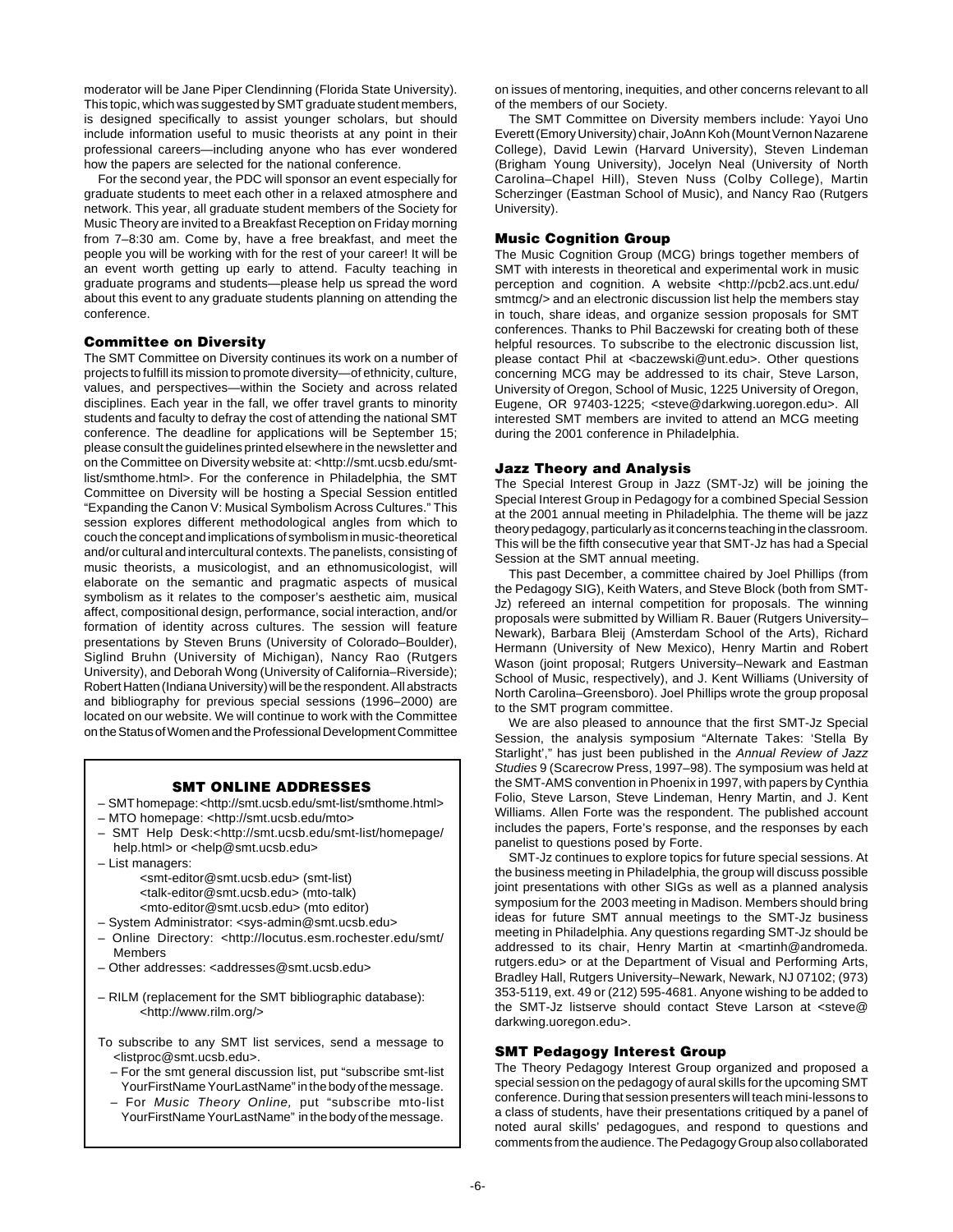with the Jazz Theory and Analysis Group to organize and propose a special session on jazz pedagogy. SMT members who are interested in joining the Pedagogy group are encouraged to attend the group's meeting that will be held after the keynote address on Saturday afternoon or contact the group's chair, J. Kent Williams, at <jkwillia@uncg.edu>.

# **Popular Music Interest Group**

The Popular Music Interest Group (SMTpop) presented its second panel at the SMT national meeting: "Sketch and style studies in popular music: A theorist's perspective." Given the context of the Toronto conference, the panel was designed to showcase the insights that music theorists can contribute to conversations about popular music. Papers were given by Walter Everett, Mark Butler, Mark Spicer, and John Covach. Dave Headlam moderated the discussion, and Albin Zak responded to the papers. Attendance by upwards of 60 people, representing multiple societies and professional perspectives, made for lively discussion.

Following the conference, John Covach (UNC-Chapel Hill) stepped down as chair of the interest group, having served in that capacity for two years. John was instrumental in forming SMT-pop in 1998, and will continue to serve as liaison between it and the United States chapter of IASPM. An election was held online (amid inevitable references to butterfly ballots and the Supreme Court), and Brian Robison (Cornell University) was elected to serve as the new chair.

The group has assembled its third panel, to be presented at this year's national meeting: "From Rags to Radiohead: Analyzing 20th-Century Popular Music." Papers will be given by Peter Silberman, David Carson Berry, John Brackett, Rebecca Leydon, and Marianne Tatom; Daniel Harrison will moderate the discussion. SMT-pop is proud to highlight the work of several graduate students in this panel.

Anyone interested in the study of popular music through methods including musical analysis and theory is invited to subscribe to SMT-pop's electronic discussion list (popanalysis). To do so, point your browser to the URL <http://listserv.unc.edu/caibin/ lyris.pl?enter=pop-analysis>. In the middle of the page, there's a section marked, "If you are not a member of "pop-analysis", please choose:" This is followed by buttons for two options: "1. join pop-analysis," and "2. visit pop-analysis without joining."

## **Membership Committee**

Newly created by President Thomas Christensen, the Membership Committee is responsible for monitoring the membership list of the society, devising strategies for increasing membership, and exploring new ways in which the society can serve its constituents. Collaborating with Rebekah

Darksmith at UC Press, the group has already been involved in the direct-mail campaign for 2001, and has initiated advertising in European journals to increase our overseas membership. At present the committee is chaired by Joseph Kraus (University of Nebraska–Lincoln), and includes the chairs of the three major outreach committees as ad hoc members: Jane Clendinning (Professional Development), Yayoi Everett (Diversity) and Elizabeth Sayrs (Committee on the Status of Women). Gretchen Horlacher (SMT Secretary) and Maureen Carr (Executive Board Member) also serve. The committee looks forward to its role in enhancing the future of SMT.

# **Committee on the Status of Women**

At the SMT meeting in Philadelphia, the CSW's special session, "Women Composers: A Forum for Work on Analysis and Teaching," will focus on analyses of pieces by women composers in different analytic and pedagogical contexts. We issued an open call for participation, and received over twenty proposals. The CSW will again host its annual open lunch. Box lunches are available, and can be ordered through the conference registration form or by contacting Elizabeth Sayrs <sayrs.1@osu.edu>. Some free lunches are available for graduate students; please contact Elizabeth for more information.

The SMT Mentoring Associates Program, administered by the Committees on Professional Development, Diversity, and Status of Women, is a society-wide program that fosters mentoring within our community, and has assisted prospective mentors and mentees in meeting their needs. Please keep reminding your colleagues and students that this is a society-wide program, and that mentors are available for theorists in all stages of their careers, from graduate school to tenure and promotion decisions, to sabbatical advice. You or your students can sign up using the revised mentoring questionnaire on the website <http:// www.wmich.edu/mus-theo/csw.html>, or contact Janna Saslaw <jksaslaw@loyno. edu> for further information.

Our web site resources (available at <http://www.wmich.edu/mus-theo/ csw.html>) continue to grow. The extensive bibliography on gender and music sources is being updated again this summer. The web site also contains syllabi related to music and gender studies courses. Please send any syllabi from courses you may teach to Leigh VanHandel <leigh@ccrma. stanford.edu>. Steve Bruns is heading up a project to put analyses of music by women on the web in order to have easy access for use in the classroom; if you have analyses you would like included, or if you would like to know more about the project, please contact him at bruns@spot.colorado.edu.

New members will be appointed during the summer, again through an open call for

# **Election Reminder**

This year the following SMT officers are up for election: Vice President, and two members of the Executive Board. The ballots, together with the 2002 Call for Papers, were mailed to current SMT members during the first week of August. Please remember to vote! Results will be announced at the SMT business meeting in Philadelphia.

# **SMT Business Meeting**

The annual business meeting is scheduled for Saturday, November 10, 2:00–3:00 p.m. Come early and get prime seating for the Awards Ceremony and the Keynote Address, which immediately follow the business meeting.

# **SMT 2002: Call for Papers**

The 25<sup>th</sup> Annual Meeting of the Society for Music Theory will be held in Columbus, Ohio from Wednesday, October 30 to Sunday, November 3, 2002 in conjunction with the American Musicological Society. As the meeting in Columbus marks the 25<sup>th</sup> anniversary of the SMT, the program committee especially welcomes proposals for papers and special panels reflecting upon the current state of music theory and addressing its future directions. Proposals for papers, poster sessions, and special sessions on any topic related to music theory are invited.

The Program Committee has set the maximum length for proposals at 750 words, including footnotes. Supplementary materials such as musical examples, diagrams, and bibliographies should be made as concise as possible (but will not be counted in the word limit). Papers presented at other national or international conferences will not be considered. An individual may submit no more than one paper proposal. The program committee anticipates planning several joint sessions with the AMS Program Committee. The author may indicate to the committee that the paper is appropriate for a joint session. Postmark deadline is February 1, 2002.

The complete call for papers was mailed to the membership along with the election ballot and will be available online on the SMT homepage. For more specific information about proposing special sessions and/or poster sessions, refer to the complete call or contact Lora Dobos at <dobos.1@osu.edu>.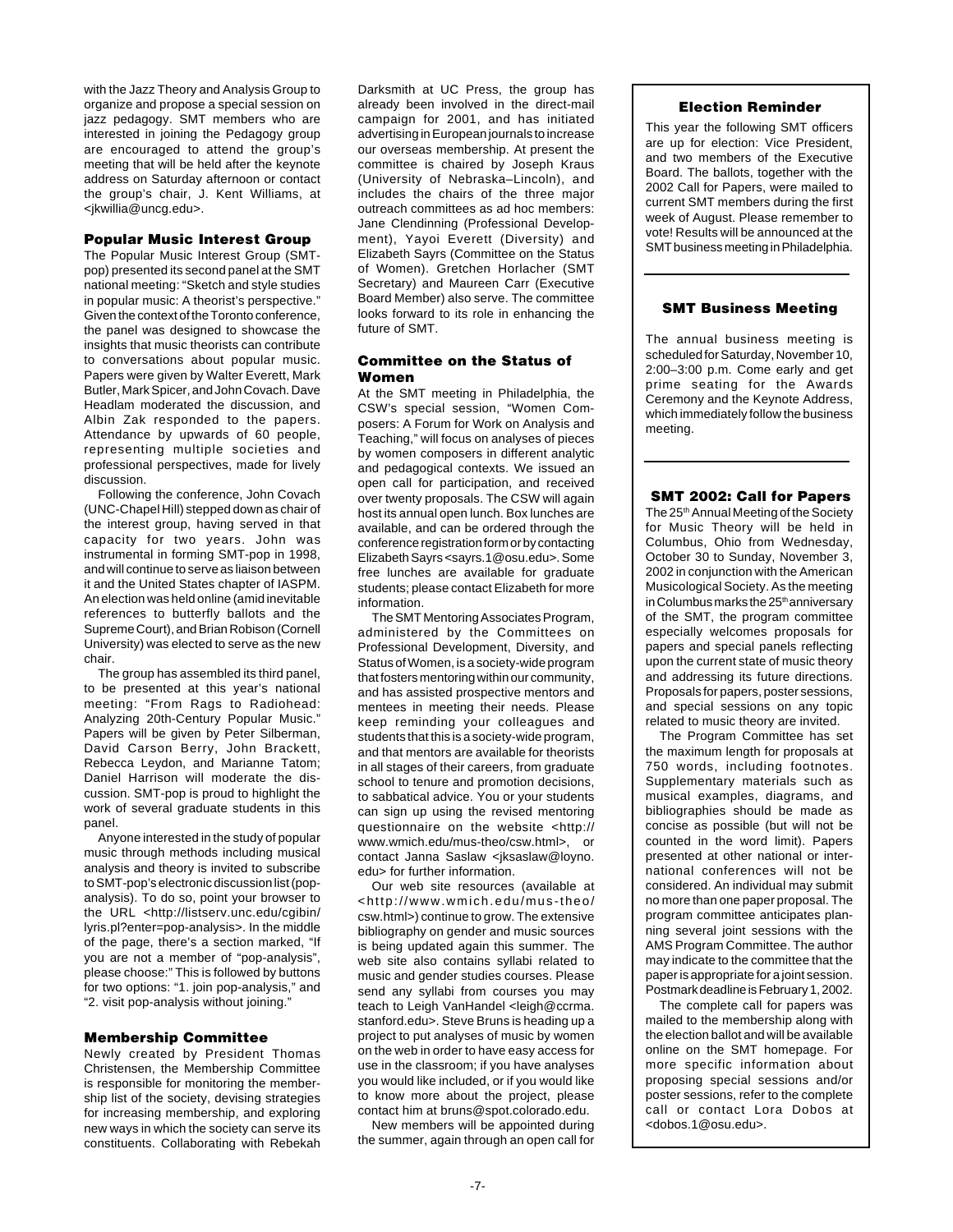# **ACLS Fellowships**

The American Council of Learned Societies (ACLS) offers several fellowships that may be of interest to SMT members. These include the ACLS/Andres W. Mellon Fellowships for Junior Faculty and the new Frederick Burkhardt Residential Fellowships for Recently Tenured Scholars. The deadline is October 1, 2001. Visit the ACLS website <www.acls.org> for details.

nominations. Thank you to all who sent in nominations. By appointing new members earlier, they are able to meet with the committee at the conference at the beginning of the first year of their term instead of waiting until the next year. Questions, concerns, suggestions, or ideas for future CSW projects, please contact any member of the committee through the link on the Committee Page on the SMT homepage.

### **Committee on Networking Operations**

Members of the NC are working this summer to completely reorganize and redesign the SMT website. Our goal is to improve the visual aspects, organization, and navigation tools to make the site more attractive and easier to use. Our web pages have been cited many times for their content. We hope to match this excellence with a new and more up-to-date look and feel.

We are also working with Panayotis Mavromatis—who did such a splendid job writing the program for our new online directory—to find ways to improve integration of our database with the one maintained by the University of California Press. Remember that members can access our directory from a link on the SMT home page, or directly at <http://theory.esm.rochester.edu/smt/Members>, using their SMT membership number as a password. If you have forgotten your membership number, send an e-mail to <journals@ucpress.edu>, explain your problem, and you will receive a reply with your number. Use our new directory to help find other members, and to keep your personal information current. You have the option to request that your information not appear in the directory.

Finally, we are assisting the local arrangements committee for the SMT conference in the fall. We will prepare the online abstracts, which should be ready by early July. We also found a programmer (Panos Mavromatis, again) to implement online registration for the conference.

The Committee on Networking Operations encourages all SMT members to use e-mail and graphic web browsers to access the Internet. These tools will help you to take full advantage of the services offered by SMT Networking Operations. Suggestions from the membership for improving our services are always welcome. Send them to Aleck Brinkman, chair, Committee on Networking Operations <aleck@astro.temple.edu>, or contact individual members of the committee through the SMT Networking Committee Members link on the SMT homepage.

# **NEWS ITEMS**

### **Election to American Academy of Arts and Sciences**

Thomas J. Mathiesen, recipient of the 2000 Wallace Berry Award for Apollo's Lyre (University of Nebraska Press), has been elected to membership in the American Academy of Arts and Sciences. One of the most prestigious academic organizations in the world, the American Academy of Arts and Sciences recognizes achievement in the natural sciences, social sciences, arts and humanities. Mathiesen, considered the world's leading specialist in ancient Greek music, is a Distinguished Professor and David H. Jacobs Chair in Music at Indiana University. He will be formally inducted in an October ceremony at the organization's headquarters in Cambridge, Mass.

# **ASCAP-Deems Taylor Award**

Joel Lester, a former editor of Music Theory Spectrum and the first recipient of the Wallace Berry Award (1993) for Compositional Theory in the Eighteenth-Century (Harvard University Press, 1992), has received the 2000 ASCAP-Deems Taylor Award for his informative and insightful book, Bach's Works for Solo Violin: Structure, Style, Performance (Oxford University Press, 1999). Joel is dean of the Mannes College of Music.

### **National Humanities Center Fellowships**

(Application Deadline: October 15, 2001)

The National Humanities Center offers 40 residential fellowships for advanced study. Applicants must hold a doctorate or have equivalent scholarly credentials, and a record of publication is expected. Both senior and younger scholars are eligible for fellowships, but the latter should be engaged in research well beyond the revision of a doctoral dissertation. Fellowships are for the academic year (September through May). Scholars from any nation and humanistically inclined individuals from the natural and social sciences, the arts, the professions, and public life, as well as from all fields of the humanities, are eligible. Most of the Center's fellowships are unrestricted. Fellowships up to \$50,000 are individually determined, the amount depending upon the needs of the Fellow and the Center's ability to meet them. Each Fellow also has access to a research fund of \$2500. The Center provides travel expenses for Fellows and their dependents to and from North Carolina.

Applicants submit the Center's form supported by a curriculum vitae, a 1000-word project proposal, and three letters of recommendation. You may request application material from Fellowship Program, National Humanities Center, Post Office Box 12256, Research Triangle Park, North Carolina 27709-2256, or download the form from the Center's website: <http://www.nhc.rtp>.

### **Mannes Institute for Advanced Studies in Music Theory**

The Mannes Institute for Advanced Studies in Music Theory convened its inaugural session from June 9–12, 2001 at Mannes College of Music in New York City. The Institute provides continuing professional education at an advanced level of study through collegial interaction on a variety of interdisciplinary subjects. This year nearly forty scholars participated in a series of intensive workshops over a 4-day period conducted by a distinguished faculty of six experts on the topic of Historical Music Theory. The workshops were supplemented by several lectures, panels, and discussions, as well as a reception and banquet.

The specific workshops were "Genres of Historical Music Theory" with Thomas Christensen of the University of Chicago (chair), "The Theory of Dualism" with Ian Bent of Columbia University, "Tradition, Rationale, and Precept in Three Medieval Music Treatises" with Sarah Fuller of SUNY–Stony Brook, "Concepts of Mode, c. 1550: Theory Meets Practice Meets Theory" with Cristle Collins Judd of the University of Pennsylvania, "Historically Informed Analysis of Early 18th-Century Music" with Joel Lester of Mannes College, and "Tonos, Harmonia, Octave Species, Modulation, and Composition in Ancient Greek Music and Music Theory" with Thomas Mathiesen of Indiana University. The President of the New School University, former U.S. Senator Bob Kerrey, attended as a special guest. Jan Miyake served as Administrative Coordinator.

Next year the Mannes Institute is offering an intensive 4-day Institute in Schenkerian Theory and Analysis from June 27–30, 2002. The emphasis will be on applied analytical skills, concrete graphing techniques, and integral concepts of Schenkerian theory and practice, with supplemental consideration of related philosophical and historical issues. The faculty of experts includes Carl Schachter of Mannes College, William Rothstein of the City University of New York, Frank Samarotto of Indiana University, and other prominent Schenkerian specialists. A limited number of participants of varied skill levels will be invited by application.

Detailed information about the 2002 Mannes Institute, selection criteria, and electronic application procedure will be announced at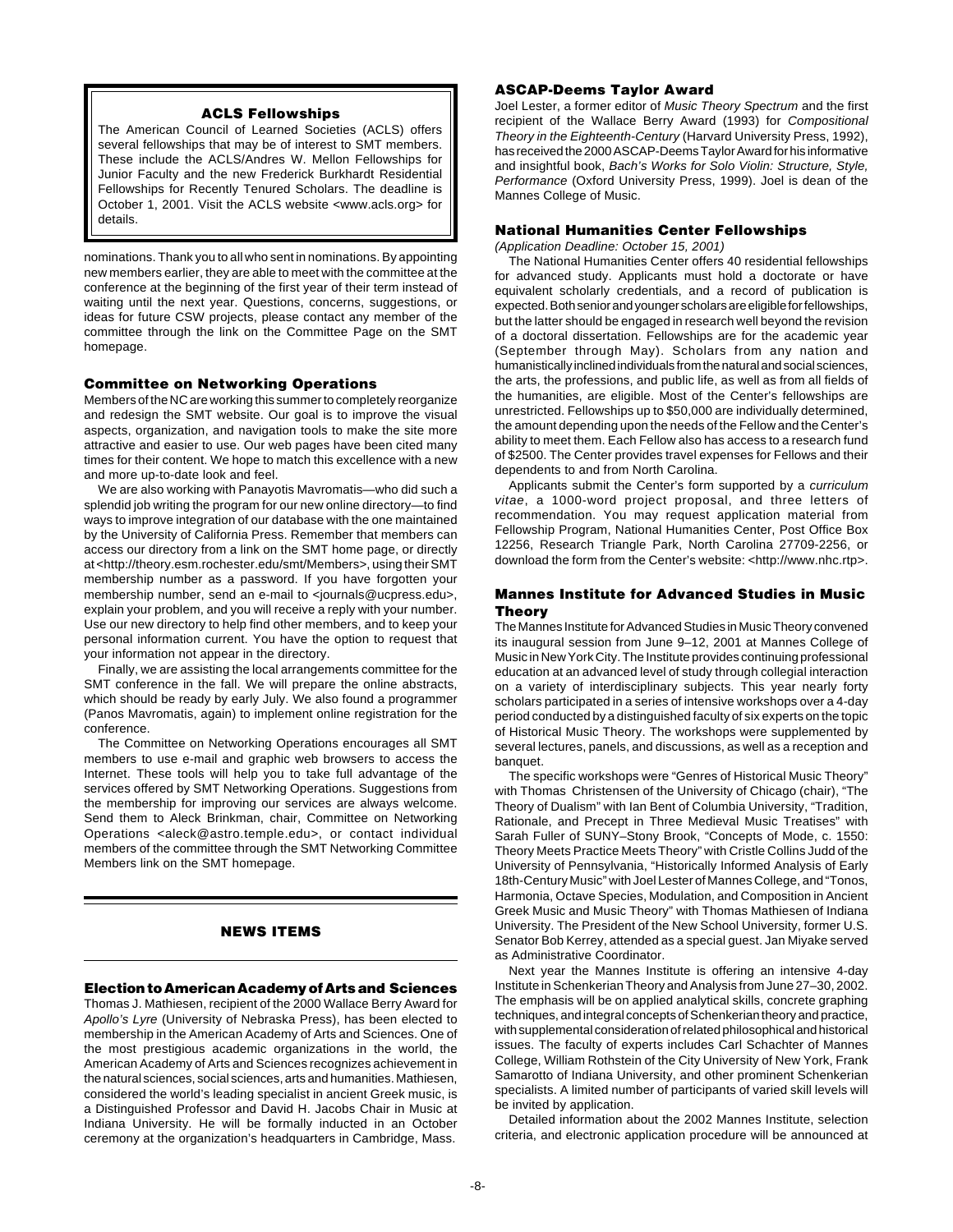the SMT conference in Philadelphia, over the SMT and AMS lists and newsletters, and posted this fall on the Institute's website at <www.mannes.edu/mannesinstitute>. Inquiries should be sent to Wayne Alpern, Director, Mannes Institute for Advanced Studies in Music Theory, 150 West 85th St., New York, NY 10024; (212) 877- 8350, <mannesinstitute@aol.com>.



Participants, faculty, and staff of the 2001 Mannes Institute of Advanced Studies in Music Theory

### **Regional Society Winners**

Five of the regional and affiliate theory societies have awarded prizes for outstanding student presentations at their annual meetings: Music Theory Midwest, Music Theory SouthEast, South Central Society for Music Theory, Texas Society for Music Theory, and Music Theory Society of New York State. The Arthur J. Komar Award for Best Student Paper at Music Theory Midwest was presented to Daniel G. Barolsky for "Score and Performance as Musical Collaboration," a paper in which he proposes "a radical shift away from perceiving the musical score as the single arbiter of a musical work and toward a view in which the performance and score collaborate to create a final work." A doctoral student at the University of Chicago, Daniel is studying historical recordings of pianists and their implications for analysis. He is working with Berthold Hoeckner.

The Music Theory Society of New York State presented its annual Emerging Scholar Award for the best paper delivered by a graduate student at the annual meeting to Stephen Slottow for his paper "Fifths and Semitones: A Ruggles Compositional Model and its Unfoldings," which will be published in Theory and Practice, vol. 25. Stephen's paper was drawn from his dissertation "A Vast Simplicity: Pitch Organization in the works of Carl Ruggles," which he recently completed under the guidance of Joseph Straus at CUNY Graduate Center. Dr. Slottow will be teaching at the University of North Texas in the fall.

Jonathan Brooks's paper, "Implied Notes and Imaginary Sounds," won the award for the best student paper at the joint meeting of the Texas Society for Music Theory and the South Central Society for Music Theory. In his paper, Jonathan "explores the tradition of imaginary sounds as utilized by Simon Sechter and Anton Bruckner and attempts to determine their structural role in Bruckner's compositions." Jonathan, a doctoral candidate at the University of North Texas and a lecturer at Baylor, is writing a dissertation on "Imaginary Sounds: Their Role in the Free and Strict Compositional Practice of Anton Bruckner" under the supervision of Graham Phipps at University of North Texas.

Music Theory SouthEast awarded Donald Traut a complete set of Music Theory Spectrum for the best student paper presented at its annual meeting. In "Displacement and its Role in Schenkerian Theory," Donald establishes "some theoretical guidelines governing

the use of displacement," and illustrates "how these guidelines impact larger analytic issues." Donald, a doctoral candidate at the Eastman School of Music, is an instructor at University of North Carolina–Greensboro.

# **UPCOMING CONFERENCES AND SYMPOSIA**

### **International Association for the Study of Popular Music**

(Conference, September 13-16, 2001)

The United States branch of the International Association for the Study of Popular Music will hold its annual conference in Iowa City, IA on September 13–16, 2001. The theme of the conference, "Popular Music and the Performance of Difference," reflects the key role played by popular music in the formation of social and cultural identities. The Program will focus on ways in which individuals and groups have used popular music to mark out local or global spaces of self-expression, to challenge or reinforce received patterns of identification, and to contest or exert power over others. Additional information is available at: <http://www.iaspm.net/us>.

### **International Musicological Colloquium Brno 2001**

(Conference: October 1–3, 2001)

The Institute of Musicology at the Masaryk University Brno (Czech Republic) will host the annual musicological colloquium on October 1–3. The colloquium will examine "Socialist Realism and Music: Antimodernisms and Avant-Gardes." A rather broad scope of topics will be addressed, including: The Origins of Socialist Realism in the Context of Art and Literature, The Doctrine of Socialist Realism in the Aesthetics of Music and its Development in Various Countries, The Mechanisms by which the Doctrine Was Transmitted and Its Native Sources and Ingredients, Socialist Realism and the Left Avant-Garde, Socialist Realism and Various Anti-Modernisms in 20th-Century Music (Third Reich era, Hollywood aesthetics etc.), Musical Style and Socialist Realism, and the Institutional Background of Socialist Realism in Musical Life. Questions about the colloquium may be directed to: Institute of Musicology, Masaryk University Brno, Arne Novaka 1, CZ 660 88 Brno; telephone and fax: +420-5- 41121434; e-mail: <music@phil.muni.cz>.

### **Music Theory Between the Historical and the Systematic**

(Conference: October 12–14 2001)

The first conference of the German Society for Music Theory (Gesellschaft für Musiktheorie) will take place in the Carl Maria von Weber Hochschule für Musik in Dresden. The conference theme, "Music Theory Between the Historical and the Systematic," will be divided into four main thematic sections—Music Theory in the 20th Century: Between Theoretical System and Historical Composition Training; The Teaching of 'Satzlehre': Between Stylistic Copy and 'Free' Composition; Analysis of 20th-Century Music; 'Gehörbildung': Between Training and Analytical Understanding—and a round-table discussion. The conference language is German. For more information contact: Prof. Ludwig Holtmeier (Conference director), Clauertstrasse 78, 14163 Berlin; telephone: +49-30-80907227; fax: +49-30- 80907228; e-mail: <LHoltmeier@aol.com>.

### **MidAmerican Center for Contemporary Music**

### (Conference, October 18–20, 2001)

The MidAmerican Center for Contemporary Music at Bowling Green State University will present its 22<sup>nd</sup> Annual New Music & Art Festival on October 18–20, 2001. Papers celebrating the special guest, William Albright, will be given, as well as others devoted to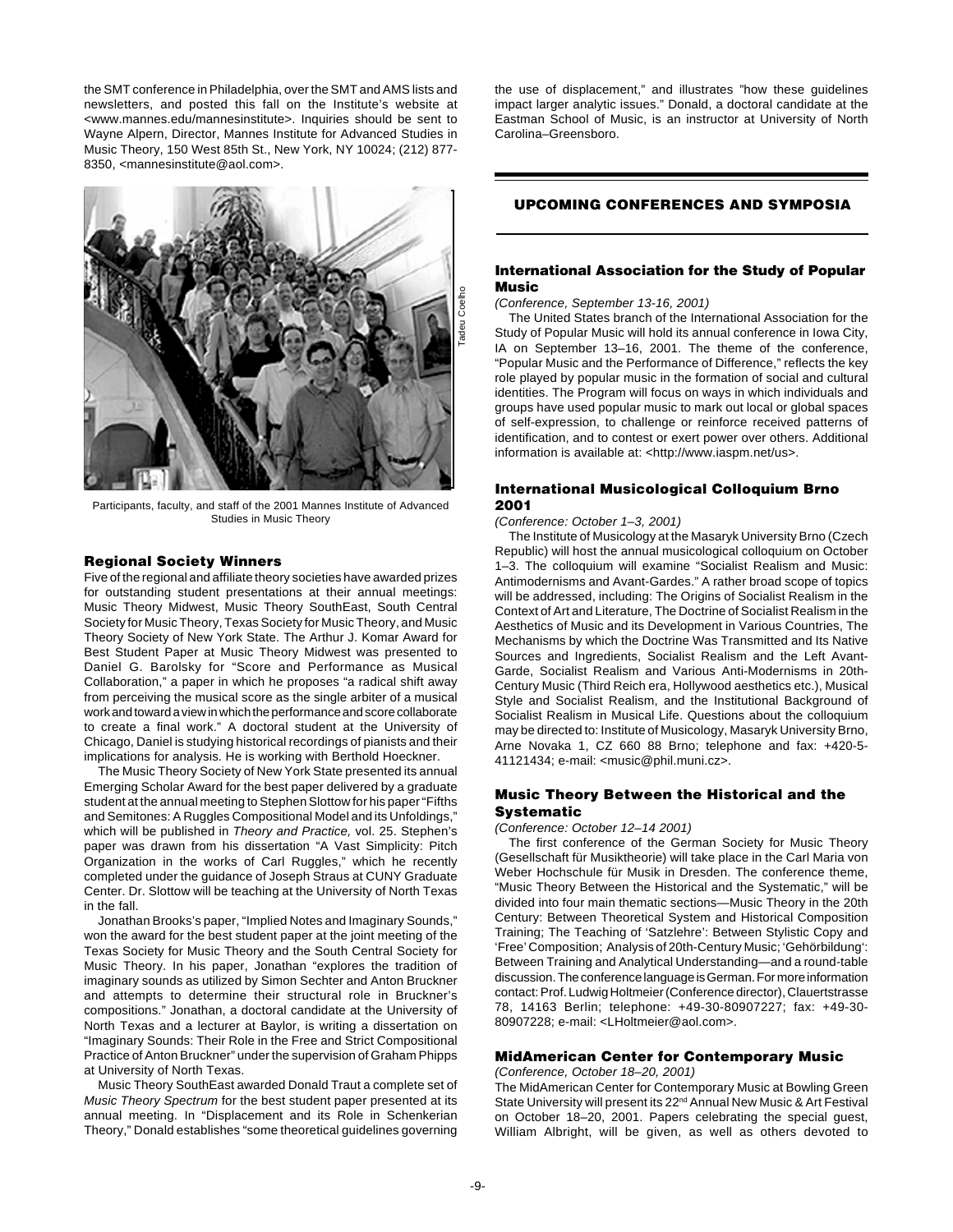compositional, theoretical, and historical aspects of music since 1945. For more information concerning the festival, please call (419) 372-2685 or e-mail Adam Zygmunt at <azygmun@bgnet.bgsu.edu>. The website is <http://www.bgsu.edu/colleges/music/MACCM/>.

### **Ruth Crawford Seeger**

(Conference, October 26–27, 2001)

Brooklyn College and the CUNY Graduate Center are hosting a conference to celebrate the centenary of the experimental composer and folk music activist Ruth Crawford Seeger on October 26–27, 2001. The first woman to be awarded a Guggenheim Fellowship in music, she developed a unique modernist compositional style in the 1920s and early 1930s. Her best-known work, the String Quartet 1931, established her as a brilliant and inventive composer, and stands as a striking example of modernist musical experimentation. Through her transcriptions and arrangements of traditional American music, she emerged as a leader in the folk song revival of the 1930s and 1940s, along with John and Alan Lomax and her stepson Pete.

"Ruth Crawford Seeger: Modernity, Tradition, and the Making of American Music" will bring together composers, scholars, and performers to explore the legacy of a pathbreaking figure. Discussions, and performances will explore her extraordinary contributions to the seemingly disparate spheres of modern composition and traditional folk music. The keynote address will be given by Judith Tick, and participants will include Pauline Oliveros, Christian Wolff, Bess Lomax Hawes, Joseph Straus, Taylor Greer, Larry Polansky, Ellie Hisama, and Pete, Peggy, and Mike Seeger. The conference is funded by the New York Council for the Humanities, the National Endowment for the Humanities, and the Baisley Powell Elebash Endowment. For information, visit <http://depthome.brooklyn.cuny. edu/isam>; e-mail <isam@brooklyn.cuny.edu>, or call (718) 951-5655.

### **American Musicological Society**

(Conference, November 15–18, 2001)

The 2001 annual meeting of the American Musicological Society will be held at the Marriott Marquis Hotel in Atlanta, Georgia, from Thursday, November 15 to Sunday, November 18. Information about accommodations, registration, and program can be found on the AMS website at <http://www.ams-net.org/AMS-Atlanta.html>.

(Conference, November 15–18, 2001)

The College Music Society will hold its Forty-Fourth Annual Meeting in Sante Fe, NM on November 15–18, 2001. The meeting will be held in conjunction with the 2001 National Conference of the Association for Technology in Music Instruction (ATMI). Complete meeting, travel, hotel, and registration information is posted on the CMS website: <http://www.music.org/ProfActiv/Conf/Ann/2001/ santafehome.html>.

### **Stefan Wolpe Festival-Symposium**

(Conference, November 29–December 2, 2001)

Northwestern University School of Music will host a Stefan Wolpe Festival-Symposium on November 29–December 2, 2001. Along with a series of concerts of Stefan Wolpe's music, the Festival-Symposium will have a number of sessions that regard the performance as text and engage questions linking works as performed to other media (e.g., visual art and poetry), as well as to their sociocultural and philosophical contexts. For more information about the festival-symposium, contact Linda A. Garton, Assistant to the Dean, Northwestern University School of Music, 711 Elgin Road, Evanston, Illinois, 60208-1200; telephone: (847) 467-2334; fax: (847) 491-5260; e-mail: <lgarton@northwestern.edu>.

# **International Musicology Conference**

(Conference, August 1–7, 2002)

The 17<sup>th</sup> Congress of the International Musicological Society will be hosted by the Department of Musicology of the Katholieke

Universiteit Leuven, Belgium and the Alamire Foundation, International Centre for the Study of Music from the Low Countries on August 1–7, 2002. The IMS 2002 Congress will offer symposia on eight broad themes. Each symposium will include multiple sessions, papers and poster presentations. The eight themes are: Hearing-Performing-Writing;The Dynamics of Change; Who Owns Music?; Musica Belgica; Musical Migrations; Form and Invention; Instruments of Music; and Sources. Information about the congress can be obtained on the IMS website: <http://www.ims-online.ch>. E-mail inquiries to: <imsba@swissonline.ch>

# **CALLS FOR PAPERS AND MANUSCRIPTS**

### **Current Musicology**

Current Musicology, an international forum for scholars, invites the submission of articles in all branches of musicology, including ethnomusicology and music theory. Also encouraged are reviews of scholarly books on music and scholarly editions of music. Current Musicology does not publish reviews of recordings. Submissions should be double-spaced, sent in triplicate (single-sided), and include an abstract of no more than 250 words. Because submissions are reviewed anonymously, the author's name should appear in a cover letter but not on the typescripts. Submissions are not returned. If accepted for publication, the author must provide a final version on computer diskette.

In accordance with the recommendation of the Chicago Manual of Style, Current Musicology now uses the author-date system of citation; therefore, notes should be numbered consecutively, doublespaced, and placed at the end of the submission; references should be double-spaced and appear alphabetically. Musical examples should appear on separate sheets and be referred to in the text by number. A list of full captions of musical examples, tables, and figures should be included on a separate sheet. The only photographs accepted are glossy, black-and-white photos that do not exceed 4 1/ 2 x 7 inches (image size). Please address all queries and correspondences to: Mark Burford, Editor; Current Musicology, Department of Music, Columbia University, Dodge Hall, MC 1812; 2960 Broadway, New York, NY 10027; telephone: (212) 854-1632; email: <current-musicology@columbia.edu>. **College Music Society Meeting**

### **5th European Music Analysis Conference**

(Proposal deadline: September 30, 2001)

Following the conferences held in Colmar (F), Trento (I), Montpellier (F), and Rotterdam (NL), the 5<sup>th</sup> European Music Analysis Conference will take place at the Department of Music, University of Bristol (GB), April 4–7 2002. Proposals for papers of 20 minutes duration are invited in relation to the following themes: Performance Studies; The Conductor as Analyst; Structural Analysis of the Score and Cognitive Analysis of Listening; The Principal Theoretical and Analytical Traditions and Interpretation; Eastern Europe: Theory and Analysis; Analysis as a Tool of Historical Research & Historical Research as a Tool of Analysis; Oral Traditions; Analysis and the New Technologies. Please indicate the category into which your proposal falls. Proposals for free papers and poster sessions will also be considered.

Proposals (in English, French or German) should be in the form of an abstract of no more than 300 words. Proposals on disk or by e-mail should be sent to: Dr. Jonathan Cross (Conference Director), Department of Music, University of Bristol, Victoria Rooms, Queens Road, Bristol BS8 1SA, UK; e-mail: <J.G.E.Cross@bris.ac.uk>. To be considered by the program committee, proposals on disk or by email must arrive no later than September 30, 2001. The Conference is organized by the liaison group of European music analysis societies in association with the British Society for Music Analysis (SMA), the journal Music Analysis (Blackwell Publishers), and the University of Bristol. The full program will be announced in January 2002 and details will be posted on the conference website at <www.sma.ac.uk>.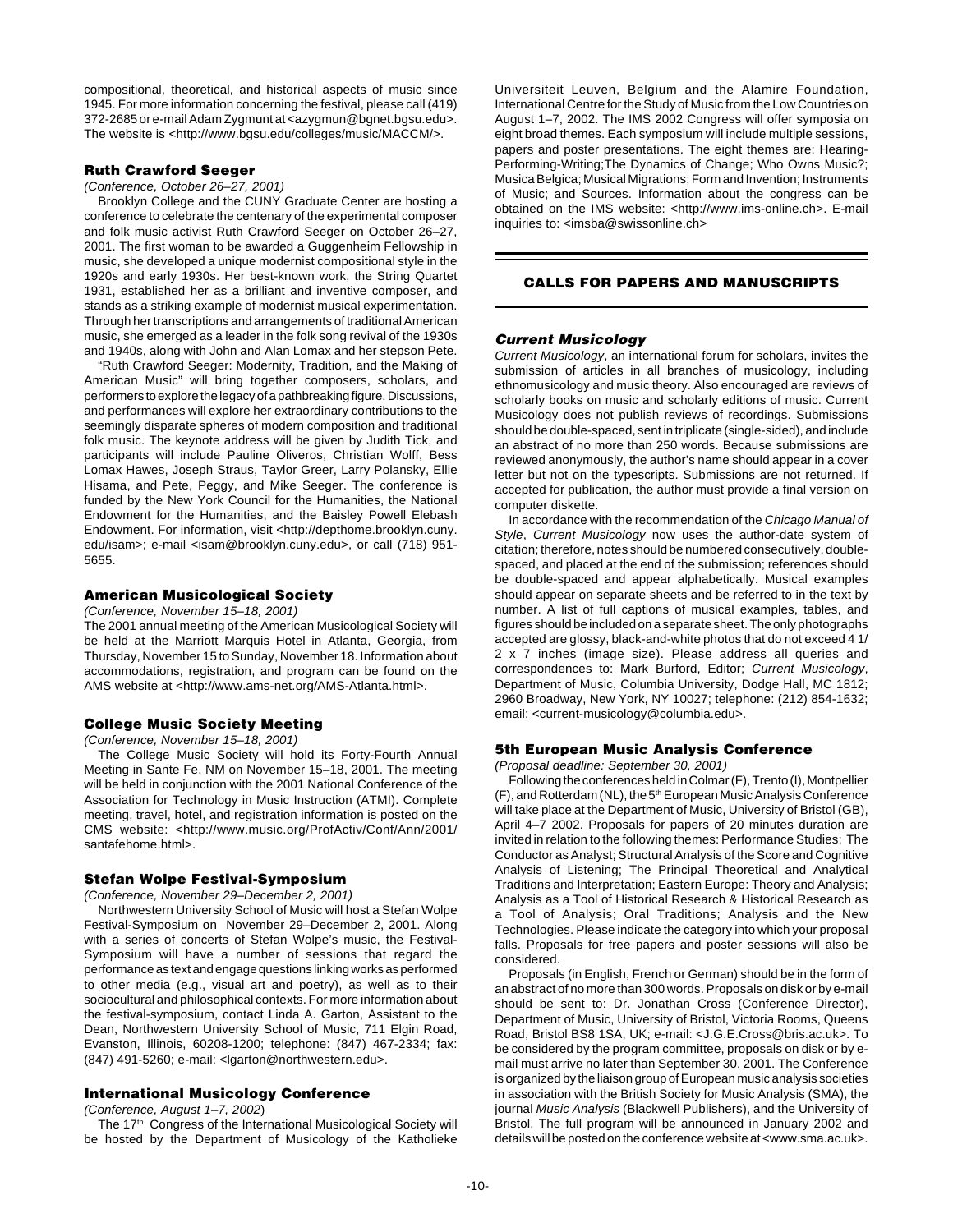# **International Villa-Lobos Conference**

(Proposal deadline, October 1, 2001)

This first international conference on the work and life of Brazilian composer Heitor Villa-Lobos will be held on March 13–17, 2002 and is intended to provide researchers, musicians, and all others interested in the composer a space for discussing their contributions to the study of his legacy. The conference is intended also to establish a ground for future efficient communication among the Villa-Lobos community, as well as for developing shared projects with partners from all over the globe. We warmly welcome perspectives on new topics related to Villa-Lobos's life and music, and we also encourage discussions about well-known issues in Villa-Lobos research. We expect the ensemble of contributions to aid in better comprehension of both far-ranging aspects of Villa-Lobos as well as specific and central issues in the study of the composer. We further believe that this landmark conference will be highly effective in helping us to better enjoy and appreciate the music of one of the most important composers of the twentieth century.

The conference, which will be held in the heart of Paris at the Institut Culturel Finlandais, will focus on a number of topics: Villa-Lobos: The Person; Persons Around Villa-Lobos; Nationalism and Villa-Lobos; Villa-Lobos and Music Education; Villa-Lobos and European influences; Villa-Lobos and Brazilian Popular Sources; Tradition versus Nupture: Dlichés and Vanguard Experimentation; Villa-Lobos's Musical Language; and Influence of Villa-Lobos's Work on Future Generations. Individual papers should last 30 minutes, including the time for presenting examples and for discussion with the audience. Persons who wish to present papers should send an abstract before October 1, 2001 to: University of Helsinki, Musicology, PL 35 (Vironkatu 1), 00014 University of Helsinki, Finland. Applications by e-mail should be sent to the following e-mail addresses: <lima@elo.helsinki.fi> and <eero.tarasti@helsinki.fi>. Applications should contain the following information in 1–2 pages: name, mailing address, telephone and fax numbers, e-mail address; short curriculum vitae and institutional affiliation, title and abstract of proposal (no more than 300 words), preferred theme under which the paper should be placed, and audio-visual or computer equipment required (please include technical details). Papers may be presented in English, French, or Portuguese. Notification of acceptance of submissions will be made by November 1, 2001. Website: <www.music.helsinki.fi/villa-lobos-2002/>.

# **Music Theory SouthEast**

(Proposal deadline, October 15, 2001)

The 2002 meeting of Music Theory Southeast will be held January 31–February 2 at Florida State University in Tallahassee in conjunction with the International Ernst von Dohnányi Festival. Proposals for papers, special sessions, or panel discussions are solicited on any topic related to music theory. Submissions for papers should include five copies of an anonymous proposal 3–4 pages in length, an anonymous abstract of 250–300 words, and a cover letter providing the title of the proposal, the author's name, address, e-mail address, and telephone number. A \$100 prize will be awarded to the best student paper at the 2002 meeting. Interested students should identify themselves in the cover letter and should submit a completed copy of the presentation along with the proposal and abstract. Submissions for special sessions or panel discussions should not be anonymous, but should include proposal, abstract, and a list of participants. All submissions must be postmarked no later than October 15, 2001, and sent to Renee McCachren, MTSE Program Chair, Department of Music, Catawba College, Salisbury, North Carolina 28144.

# **Society for Seventeenth-Century Music**

(Proposal deadline: October 15, 2001)

The Society for Seventeenth-Century Music will hold its tenth annual conference April 4–7, 2002 at Princeton University in Princeton, New Jersey. Proposals on all aspects of seventeenth-century music and music culture are welcome, including papers dealing with other fields as they relate to music. The meeting will emphasize Venetian

topics in memory of two Society members who specialized in that area and who taught in New Jersey before their untimely deaths: Tom Walker (Princeton) and Irene Alm (Rutgers). Therefore, proposals dealing with music and the other arts in seventeenth-century Venice or recognizing the 400<sup>th</sup> anniversary of Cavalli's birth, as well as suggestions for non-musical Venetian participants, are especially welcome.

Presentations may take a variety of formats, including papers 20 minutes in length, lecture-recitals (45 min.), workshops involving group participation, and roundtable discussions. The Irene Alm Memorial Prize will be awarded for the best scholarly presentation given by a student. It is the policy of the Society to require a year's hiatus between presentations at the annual Conferences.

Five copies (four anonymous and one identified with name, address, telephone and fax numbers, and e-mail address) of an abstract of not more than 350 words and postmarked by October 15, 2001 should be sent to Prof. Frederick Gable, Dept. of Music, University of California, Riverside, Riverside, CA 92521. Abstracts from outside the United States and Canada may be faxed (one copy only) to (909) 787-4651 or by e-mail to <FredGable@aol.com>. Audio or video recordings supporting proposals for lecture-recitals are welcome, but cannot be returned.

# **The Twelfth Biennial International Conference on Nineteenth-Century Music**

(Proposal deadline: October 26, 2001)

The Twelfth Biennial International Conference on Nineteenth-Century Music will be held at the University of Leeds (Bretton Hall Campus) from Thursday, July 4 to Sunday, July 7, 2002. Proposals for papers (300 words maximum) should be received no later than Friday, October 26, 2001. Although papers on any subject relating to music of the nineteenth century are welcomed, proposals in the following areas are particularly encouraged: Performing Practice, Music in the Russian Empire, Music in the Americas, Exoticism, Industrialization and Organology, Aesthetics and Criticism. The conference website <http://www.opera-archive.ac.uk/19cconf/ index.html> contains an on-line form for submission of papers. For additional information, contact Dr. Stephen Muir, Department of Music, University of Leeds, Leeds, LS2 9JT, UK; <smuir@ bretton.ac.uk>.

# **Experience Music Project**

(Proposal deadline: November 15, 2001)

Experience Music Project (EMP) of Seattle, Washington, a museum devoted to exploring creativity and innovation as expressed through American popular music, is pleased to announce its first annual academic conference on popular music studies, entitled "Crafting Sounds, Creating Meaning: Making Popular Music in the U.S." It will be held in Seattle, at EMP, from April 11–14, 2002. We invite papers from across all disciplines that address popular music, broadly defined in terms of genre, style, and period. While papers on all topics are welcome, we are especially interested in those papers that explore the general idea of "making popular music," from putting together sounds in composition and performance to marketing music through promotions, tours, and videos; experiencing music as a listener; and shaping pop music's meaning through journalism and scholarship. The conference will include panel discussions, keynote lectures, and concerts in EMP's Sky Church. EMP is currently developing a popular music journal; all conference presenters will be invited to submit their papers for publication in the inaugural issue.

Proposals should include a 250-word abstract of the paper and a 50-word biography of the presenter. Please send all proposals by November 15, 2001, to Daniel Cavicchi at <DanC@emplive.com>. E-mail submissions are preferred, but submissions may also be sent through US mail to: Daniel Cavicchi, Experience Music Project, 2901 Third Avenue, Suite 400 Seattle, WA 98121. Notifications of acceptance will go out by mid-January. Attendance at the conference will require a \$45.00 registration fee; additional information about the conference schedule, registration, and lodging will be made available in January on EMP's website <www.emplive.com>.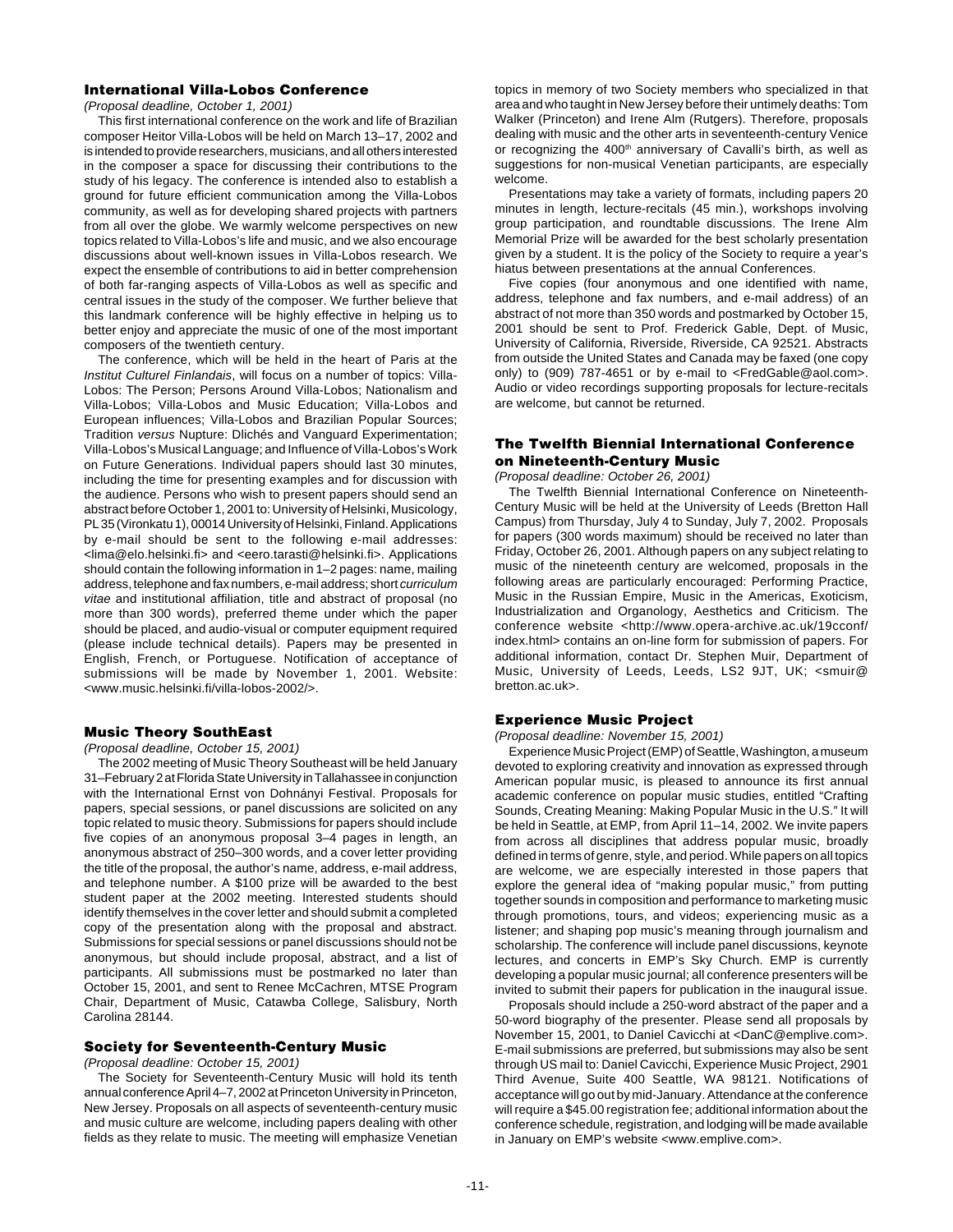### **Symposium of World Musics**

(Proposal deadline, December 10, 2001)

The Symposium of World Musics provides exciting opportunities for scholars, performers, and students of the world's indigenous musics to share research, performances, and discussion over the course of three days. The symposium on March 6–8, 2002 will include individual and panel presentations, lecture-demonstrations, and daytime and evening performances of indigenous musics and related genres (dance, theater, video) on the campus of Texas Tech University, in Lubbock, Texas. Evening concerts featuring notable artists will be open to the community at large.

Proposals are welcome concerning any topic related to indigenous music. Presentations should be of interest to a general music audience. We seek submissions in five formats: 1) Papers — Please send a proposal or entire paper. Presentations should last 25 minutes with 5 minutes for questions. Include a list of equipment needed for the presentation. 2) Lecture-demonstrations — Please send a proposal or entire paper. Presentations should last 50 minutes with 10 minutes for questions. Include a list of equipment needed for the presentation. 3) Performances — Please send a video (1 inch Beta format preferred), repertoire, and any relevant documentation such as press kit or bio. 4) Programs for school-age children (K-12). 5) Videos for a Video Room, which will run continuously over the course of the Symposium. Proposals and supporting materials should be sent before December 10, 2001 to: Dr. Guy Capuzzo, Symposium of World Musics Committee, School of Music, Texas Tech University, Box 42033, Lubbock, TX 79409; telephone: (806) 742-2270 x 281; e-mail: <guy.capuzzo@ttu.edu>; website: <http:// webpages.acs.ttu.edu/shinds

# **NEWS FROM REGIONAL AND AFFILIATE THEORY SOCIETIES**

### **Canadian University Music Society**

The Canadian University Music Society, a bilingual society that cuts across disciplinary boundaries, and the Canadian Association of Music Libraries, Archives, and Documentation Centres held their 2001 conference jointly from May 23–26 at Laval University in Québec City as part of the Congress of the Social Sciences and Humanities. The conference consisted of a balanced program of thirty papers, four round tables (including one on career-related issues), two lecture recitals, and one mini-recital. The program of the CUMS part of the conference is available in PDF format at: <http:// www.upei.ca/~cums/conference/programme2001.pdf>.

 Current membership dues run from July 1, and are \$46 (Canadian) for regular members and \$25 for students, independent scholars, and retired persons. Membership applications should be sent to CUMS, Box 507, Station Q, Toronto, Ontario, M4T 2M5, Canada.

### **City University of New York Graduate Students in Music**

The City University of New York graduate students in music held their fourth annual meeting on May 5, 2001 at the CUNY Graduate Center in New York City. The conference featured ten papers covering a wide range of topics. Presenters who gave papers included Alexis Luko (McGill University), Michael Jones (University of Iowa), Nancy November (Cornell University), Gina Rivera (University of Wisconsin– Madison), Jan Miyake (Graduate Center, CUNY), Ju-Yong Ha (Graduate Center, CUNY), Matthew McFarlane (McGill University), Ben Jackle (Graduate Center, CUNY), Sara Nicholson (Eastman School of Music), and Jeff Greenwald (Graduate Center, CUNY). Ellie Hisama (Brooklyn College and the Graduate Center, CUNY) presented the keynote address, entitled "Knowledge as a Form of Power: The Politics of Music Scholarship." For information about next year's conference in New York City, please contact Philip Stoecker at <pstoecker1@gc.cuny.edu>.

### **Florida State University Theory Forum**

This year's Florida State University Theory Forum was held Saturday, January 20, 2001. Included on the program were the following papers: "Displacement and Its Role in Schenkerian Theory" (Donald Traut, Eastman School of Music), "Forward-Looking Retrospection in Classic-Era Music" (Paula Telesco, University of Massachusetts at Lowell), "Contrapuntal Experiments: Canons and Arrangements as Models for Beethoven's Late Quartets" (Amy Carr-Richardson, East Carolina University), "A Heterogeneous Analysis of the Eighth Piano Sonata, Op. 66 of Alexander Scriabin" (Scott Baker, Florida State University), "Melded Tonal Areas in Samuel Barber's First Essay for Orchestra" (Bryan Richards, Florida State University), and "Rotation as a Model for Rock Chord Progressions" (Guy Capuzzo, Texas Tech University). In addition to the papers, Prof. Cristle Collins Judd (University of Pennsylvania) presented the keynote address, entitled "Theory meets Practice meets Theory (and encounters Theology along the way)… Gioseffo Zarlino and the Song of Songs."

The next annual FSU Theory Forum will be held on March 2, 2002 at Florida State University in Tallahassee. Our keynote speaker will be Prof. Walter Everett (University of Michigan). Proposals are solicited on any topic related to music theory. Papers should be approximately 30 minutes in length. Submissions should include six copies of an anonymous proposal two to three pages in length, an anonymous abstract of 250–300 words, and a cover letter giving the title of the proposal, the author's name, address, telephone number, e-mail address, and a list of technical requirements for presenting the paper. All submission should be postmarked no later than January 15, 2002 and sent to: Scott Baker, FSU Theory Forum, School of Music, Florida State University, Tallahassee, FL 32306-2098. For more information, contact Scott Baker at <sbaker831@hotmail.com> or visit our website: <http://otto.cmr.fsu.edu/~theory/MTS>.

# **Georgia Association of Music Theorists**

GAMUT (The Georgia Association of Music Theorists) held its annual meeting April 6–7, 2001 on the campus of Clayton College and State University in Morrow, Georgia in conjunction with the meeting of the Southest Chapter of AMS. The highlight of the conference was the Saturday afternoon session devoted to rhythm in Afro-Cuban, Indian, and Javanese music. The session, which featured faculty from Emory University Department of Music (Steven Everett and Prema Bhat) and local musicians, was chaired by David Marcus. At the business meeting the outgoing board of officers decided, in consultation with others present, to form an Executive Committee to discuss GAMUT's future mission. Despite the quality of the recent annual meetings, attendance has been low, and the membership base has been dwindling. Consequently, support has grown for a re-evaluation of GAMUT's goals. The Executive Committee has agreed to meet in early September at Agnes Scott College in Decatur, Georgia to discuss GAMUT's future.

GAMUT also announces volume 10 of GAMUT, which includes articles by Murray Dineen, Linda Popovic, Gregory Karl, and Karen Fournier. To receive a copy of GAMUT 10, send a check for \$10 (Institutions \$25) made payable to GAMUT, to Kristin Wendland, GAMUT Editor; Department of Music, Emory University, 1804 North Decatur Road, Atlanta, GA 30322.

### **Indiana University Graduate Theory Association**

The Indiana University Graduate Theory Association assisted the Theory Department of the Indiana University School of Music in the presentation of a colloquium series during spring 2001. Guest lectures were given by Dr. Lawrence Zbikowski and Dr. Candace Brower, and the series included presentations by IU doctoral students David Thurmaier, Rusty Jones, and Andrew Davis. Watch the smtlist and the IUGTA website for a call for papers and other information related to the IUGTA biennial conference scheduled for spring 2002. The IUGTA officers for 2000–01 were Ryan McClelland, president, and Grace Yu, vice president. President and vice president for 2001– 02 are Stan Kleppinger <skleppin@indiana.edu> and Rusty Jones <meejones@indiana.edu>. The IUGTA website can be accessed at <http://theory.music.indiana.edu/gta>.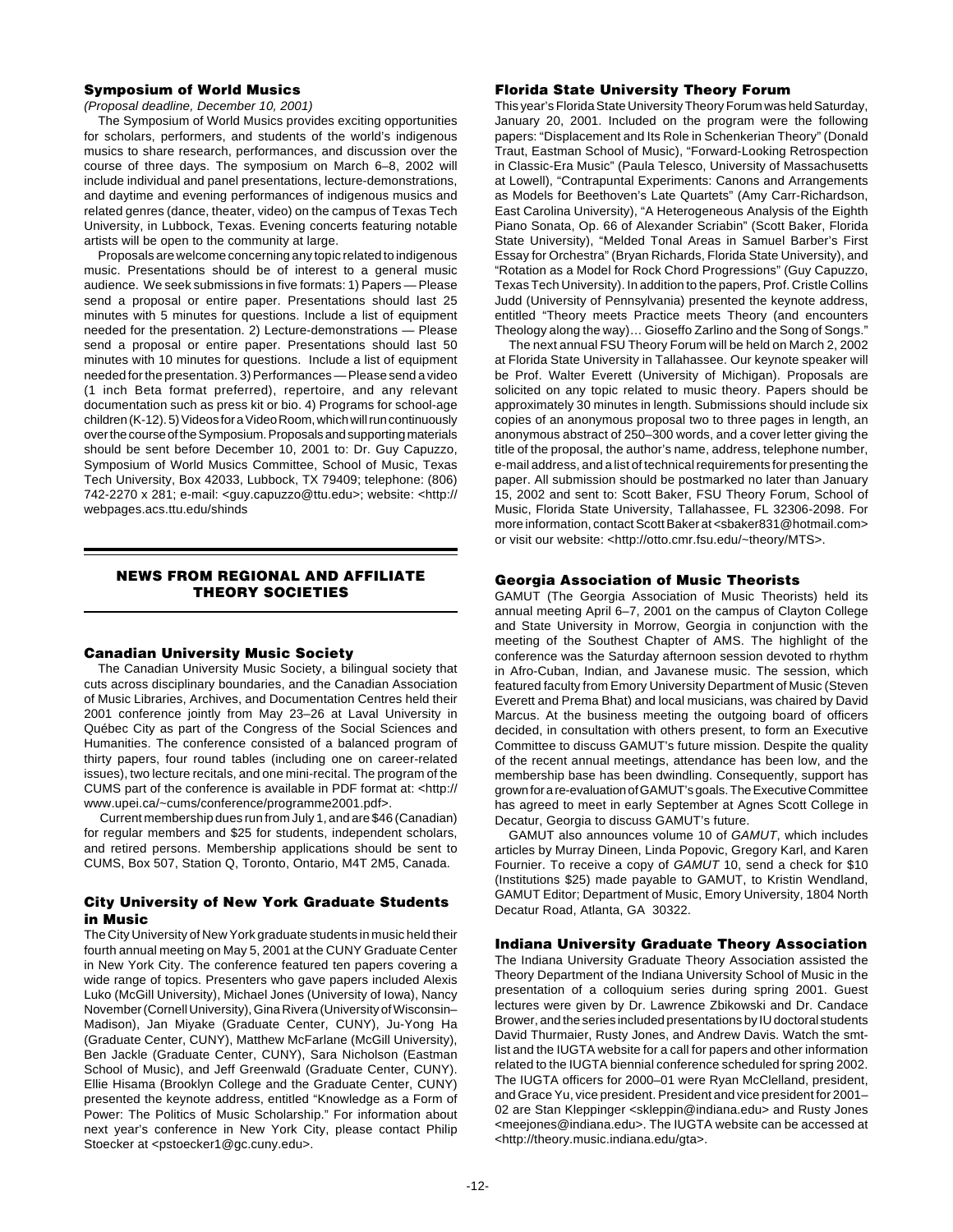# **Midwest Graduate Music Consortium**

The Midwest Graduate Music Consortium held its fifth annual meeting at the University of Chicago on March 30–31. Don Michael Randel, President of the University of Chicago, gave the keynote address on "Where Did Musicology Go in the 20th Century and Where Might It Get to in the 21st." Twelve papers and five compositions were presented by graduate students from the University of Chicago, the University of Wisconsin–Madison, Northwestern University, the University of Iowa, the University of Illinois at Urbana–Champaign, Florida State University, the CUNY Graduate Center, and the Eastman School of Music. The papers and compositions were all excellent, and lively discussions took place during the sessions and throughout the weekend. Yonatan Malin was the program chair, Peter Martens was the local arrangements chair, and Jill T. Brasky was the University of Wisconsin–Madison liaison. This program for this year's conference and information about past meetings can be found at the MGMC website, at <http://humanities.uchicago.edu/orgs/mgmc>.

MGMC meetings are organized jointly by graduate students at the University of Wisconsin–Madison and the University of Chicago. The sixth annual meeting will be held in Madison in the spring of 2002. The 2002 program chair will be Jill T. Brasky <itbrasky@students. wisc.edu>.

# **Oklahoma Theory Round Table**

The Oklahoma Music Theory Round Table, the world's oldest professional music theory society, will meet in late September at The University of Tulsa. For information on this meeting, please contact Prof. Joseph Rivers <joseph-rivers@utulsa.edu>, (918) 631-2234. For more information on the Round Table, visit our web site at <http:/ /faculty-staff.ou.edu/S/Kenneth.D.Stephenson-1/omtrt.html> or contact Ken Stephenson, Assoc. Prof. Music Theory, The University of Oklahoma, Norman, OK 73019; (405) 325-1650; <kstephenson@ ou.edu>.

# **Music Theory Midwest**

The Twelfth Annual Conference of Music Theory Midwest took place jointly with the Society for Ethnomusicology's Midwest Chapter April 20–21, 2001 at the University of Cincinnati's College-Conservatory of Music in Cincinnati, Ohio. Larry Zbikowski (University of Chicago) chaired the program committee, and Frank Samarotto shared local arrangements responsibilities with Robert Templeman. Remaining members of the program committee included Gurmunder Bhogal (University of Chicago), Gretchen Horlacher (Indiana University), Eleanor Trawick (Ball State University), and Michael Cherlin (University of Minnesota). Paper sessions for MTMW included Issues in Opera, Tonality as a Unifying Force, Temporal Issues in 20th-Century American Music, Metric and Rhythmic Topics, New Theories for 20th-Century Music, Asian Music and Serialism, and Form and Structure in Tonal Music, as well as a keynote address by Kofi Agawu (Princeton University), entitled "Analyzing African Music: Ethnomusicological versus Music-Theoretical Imperatives." In addition, five MTMW proposals were accepted as part of the SEM program. The Arthur J. Komar Award for Best Student Paper was presented to Daniel G. Barolsky (University of Chicago) for "Score and Performance as Musical Collaboration," with honorable mention given to Stanley V. Kleppinger's (Indiana University) "Metrical Issues in John Adams's Short Ride in a Fast Machine." The 2002 meeting will be held next May at the University of Minnesota. Look for further information as it becomes available on the MTMW webpage: <http:/ /www.wmich.edu/mustheo/mtmw/>.

MTMW's outgoing officers include: Michael Cherlin (University of Minnesota), president; Justin London (Carleton College), treasurer; Gregory Proctor (The Ohio State University) and Nancy Rogers (Lawrence University), area representatives; and Elizabeth Bodek (University of Chicago), student representative. New and continuing members of the board include: Robert Hatten (Indiana University), president; Nancy Rogers (Lawrence University), treasurer; Claire Boge (Miami University), secretary; Kevin Holm-Hudson (University of Kentucky), Gretchen Horlacher (Indiana University), Michael Buchler (Indiana University), and Mary Jo Lorek (University of Missouri–Kansas City), area representatives; with Shersten Johnson

### **Future SMT Meetings**

| 2001<br>2002 | November 7-11<br>Oct. 31-Nov. 4 | Philadelphia, Pennsylvania<br>Columbus, Ohio (joint meeting with<br>AMS) |
|--------------|---------------------------------|--------------------------------------------------------------------------|
| 2003<br>2004 | November 6–8<br>November 10-14  | Madison, WI. (solo meeting)<br>Seattle, WA (joint meeting with<br>AMS)   |

(University of Wisconsin–Madison) and Michael Jones (University of Iowa), student representatives. David Loberg Code continues to maintain the MTMW website.

MTMW welcomes members from all geographic areas. Annual dues are \$15 (regular), \$20 (joint), and \$10 (student/emeritus), and may be sent to the Treasurer, Nancy Rogers, Conservatory of Music, Lawrence University, Appleton WI 54912 <nancy.m.rogers@ lawrence.edu>.

# **Music Theory Society of New York State**

The 29<sup>th</sup> annual meeting of the Music Theory Society of New York State was hosted by Binghamton University–SUNY in Binghamton, New York on April 21–22, 2001. The program included sessions blending pedagogy and research, with papers grouped in ways intended to suggest some of the unobvious but vital links between different topics. The local arrangements coordinator was Paul Goldstaub (Binghamton–SUNY). The program committee, chaired by George Fisher (New York University), included Poundie Burstein (Hunter College, CUNY), Chandler Carter (Hofstra University), Eric McKee (The Pennsylvania State University), Jan Miyake (CUNY Graduate Center), Pamela Poulin (Peabody Institute), and Charles Smith (SUNY–Buffalo). Sessions included Time and Displacement; Theory, Then and Now; Tonality; Body and Mind; Giant Steps and Parsimonious Steps; Twentieth Century; Classical Music; and Words and Objects. A highlight of the conference was an invited panel, moderated by Joel Lester, dean of the Mannes College of Music, that explored different aspects of the undergraduate theory curriculum. The complete program with abstracts is listed on the MTSNYS website: <http://www.ithaca.edu/music/mtsnys/>.

The 30<sup>th</sup> anniversary meeting of MTSNYS will be hosted by Columbia University on April 13–14, 2002. The Program Committee invites proposals for papers and presentations on any topic. Proposals for this meeting should include: (1) Seven anonymous copies of at least two but not more than four double-spaced pages of text. Each copy should include the title of the paper and its duration as read aloud, but not the author's name. (2) An abstract of 150–200 words, suitable for publication. (3) A cover letter listing the title of the paper and the name, address, telephone number, and e-mail address of the author. Mail your submissions to: Joseph Dubiel, MTSNYS Program Chair, Department of Music, 607 Dodge Hall, Columbia University, New York, NY 10027. Postmark deadline is October 1 2001.

Volume 26 of Theory and Practice (2001) will be published in fall 2001. Submissions are invited for volume 27; they should be sent to Mark Anson-Cartwright, editor, Emily Lowe Hall, 112 Hofstra University, Hempstead, NY 11549. Since Theory and Practice uses blind review, please send three copies anonymously with an identifying cover letter. Back issues of the journal may be requested from the subscriptions manager, Joel Galand, 207 Todd Union, University of Rochester, Rochester, NY 14627; <galn@uhura.cc.rochester.edu>. The Music Theory Society of New York State was established in 1971 to provide a forum for the exchange of information and ideas pertaining to teaching music theory, and to promote music theory as both a scholarly and a pedagogical discipline. MTSNYS both supports and encourages pre-professionals in their pursuit of a career in music theory, with an Emerging ScholarAward for the best paper delivered by a graduate student at the annual meeting. Membership is open to all persons interested in any aspect of music theory and includes a subscription to Theory and Practice. Use the form found at <http:/ /www.ithaca.edu/music/mtsnys/joining.html>. 2001 officers include David Gagné (Queens College and Graduate Center, CUNY),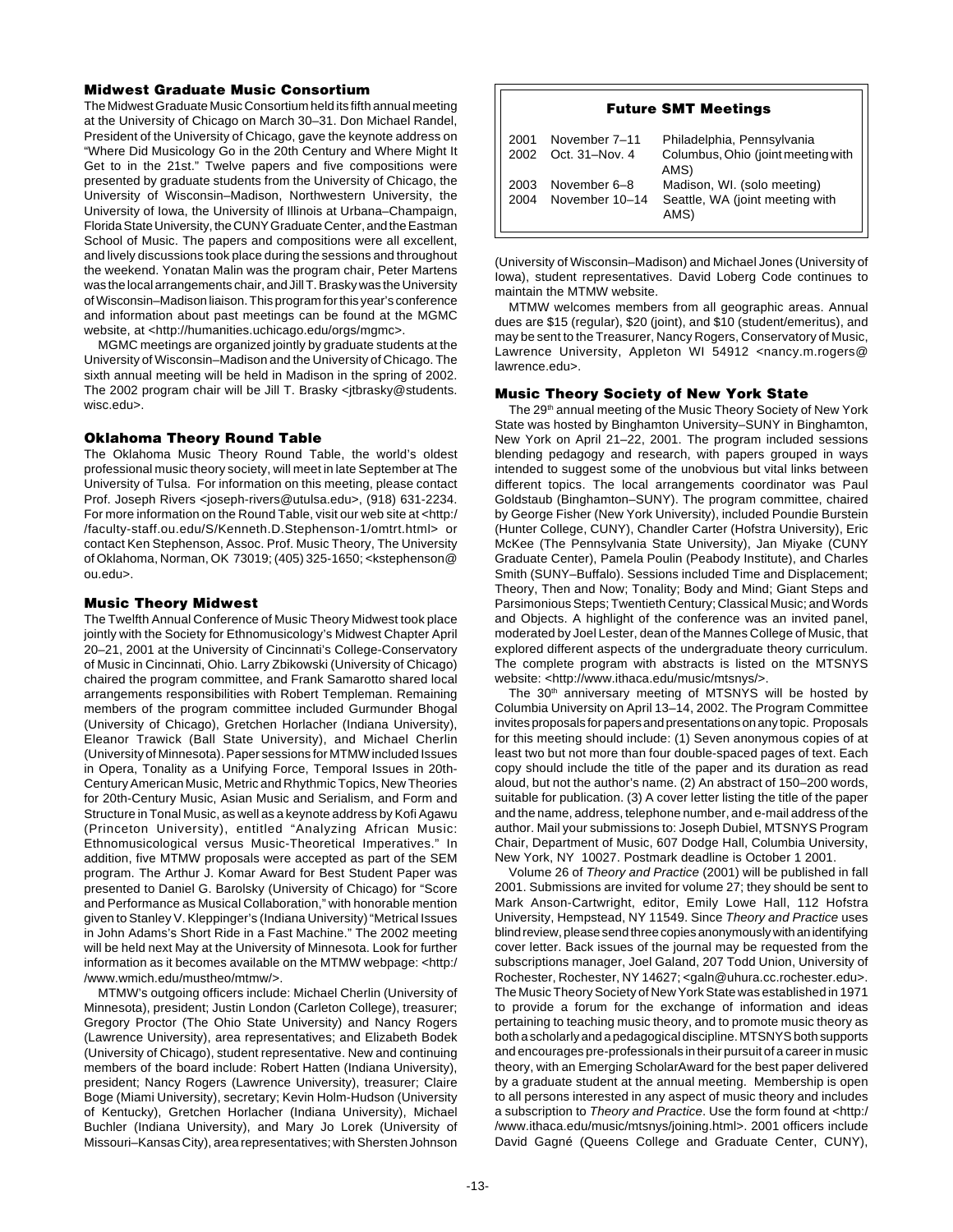president, Mark Anson-Cartwright (Hofstra University), vice-president, Poundie Burstein (Hunter College and Graduate School, CUNY), secretary, Timothy Johnson (Ithaca College), treasurer, and board members Wayne Alpern (Mannes College of Music), Marva Duerksen (Willamette University), Robert Gauldin (Eastman School of Music), and Jan Miyake (Aaron Copland School of Music, Queens College).

# **Music Theory SouthEast**

The tenth annual meeting of Music Theory SouthEast was held March 16–17 at Bob Jones University in Greenville, South Carolina. The conference included sessions on twentieth-century music (John Brackett, UNC–Chapel Hill; Scott Baker, Florida State University; Eric Drott, Yale University; John Covach, UNC–Chapel Hill), Schenkerian Analysis (Donald Traut, Eastman School of Music; Scott Roberts, Florida State University), Mozart and Beethoven (Craig Harwood, Yale University; Amy Carr-Richardson, East Carolina University), and Debussy's Prélude L'Après-midi d'un faune (Michael Baker, University of Kentucky; John E. Crotty, West Virginia University). The meeting concluded with a presentation by guest speaker Daniel Harrison (University of Rochester and the Eastman School of Music) entitled "Nonconformist Keynotes: A Study in Late Nineteenth-Century Musical Structure."

Donald Traut was awarded a complete set of Music Theory Spectrum as the prize for the best student paper. Marianne Wheeldon (Florida State University) served as program chair, assisted by committee members John Cuciurean (Florida International University), Bruce Thompson (Winthrop University), Bryan Richards (Florida State University), and J. Kent Williams (UNC–Greensboro, ex officio). Mark Parker (Bob Jones University) served as chair of local arrangements.

 The next meeting will take place on February 1–2, 2002, at Florida State University (Tallahassee), in conjunction with a festival celebrating the music of Dohnanyi, which is scheduled for January 31–February 3. The deadline for submitting proposals will be October 15. A cash prize of \$100 will be awarded for the best paper presented by a student. The program committee chair will be Renee McCachren (Catawba College), and local arrangements will be coordinated by Jane Clendinning, James Mathes, and Marianne Wheeldon, all of FSU.

MTSE officers for the upcoming academic year include J. Kent Williams (UNC–Greensboro), president; Jane Clendinning (FSU), treasurer; Amy Carr-Richardson (ECU), secretary; and Mauro Botelho (Davidson College) and Jocelyn Neal (UNC–Chapel Hill), membersat-large. The primary goal of Music Theory SouthEast is to foster the discipline of music theory throughout the region, which includes the states of Florida, Georgia, South Carolina, North Carolina, Virginia, and West Virginia. Membership is open to interested persons from any region. More information about the activities of MTSE may be obtained on their website: <http://www.uncg.edu/~jkwillia/mtse/>.

# **New England Conference of Music Theorists**

The New England Conference of Music Theorists (NECMT) is pleased to announce that, during the 2001 meeting, Allen Forte and David Lewin were unanimously awarded honorary lifetime memberships to NECMT. Their extraordinary contributions to the development and enrichment of the music theory discipline, and their teaching and mentoring of young theorists within the New England region have been invaluable to our professional community. We have also elected two new members of the NECMT Executive Committee. Our welcome and best wishes go out to the new president, Gary S. Karpinski (University of Massachusetts–Amherst), and the new treasurer, Roger Graybill (New England Conservatory of Music). Deborah Burton (Harvard University) is the secretary.

This, our 16<sup>th</sup> annual meeting, took place on April 7-8 at the Hartt School of Music in West Hartford, Connecticut, and was a great success. The program, organized by Richard Bass (University of Connecticut), chair; Gary Karpinski (University of Massachusetts– Amherst), Akane Mori (Hartt School of Music), and Deborah Stein (New England Conservatory), ex-officio, with help from local arrangments chair Michael Schiano, included a special focus on teaching music theory in the beginning of the new millenium. There

was a special session of lecture-demonstrations in music theory pedagogy and curriculum design followed by a superb panel of invited speakers, Ann Blombach (Ohio State University), Steve Laitz (Eastman School of Music, and Joel Phillips (Westminster Choir College of Ryder University), addressing current and future issues in music theory pedagogy, and an open discussion on theory pedagogy. The presenters included: Wayne Alpern (Mannes College of Music), Karen Fournier (University of Western Ontario), David Pacun (Ithaca College), Stephen C. Brown (University of Connecticut), Diane Luchese (Towson University), Ann Hawkins (University of South Florida), Carl Wiens and Marva Duerksen (University of Massachusetts–Amherst), David Carson Berry (Yale University), Alan Gosman (Harvard), Donald Traut (Eastman School of Music), Paula Telesco (University of Massachusetts–Lowell), and Matthew Bailey Shea (Yale University).

# **Pacific Northwest Graduate Music Students' Conference**

The Twelfth Annual Pacific Northwest Graduate Music Students' Conference will be hosted by the University of Victoria, Victoria, BC, October 12–13, 2001. This annual conference is hosted alternately by the University of Washington, the University of Victoria, and the University of British Columbia; graduate students from across the U.S. and Canada participate. Information about the conference can be obtained from this year's coordinator: Steven Cannon, School of Music, University of Victoria, PO Box 1700 STN CSC, Victoria BC V8W 2Y2, Canada; e-mail: <musicconference2001@yahoo.ca>.

# **Rocky Mountain Society for Music Theory**

The RMSMT met jointly with the Rocky Mountain Chapter of the AMS and the Southwest Chapter of the SEM on March 9–10, 2001 in Provo, Utah. The Program Committee (Lisa Derry, Albertson College, Idaho, chair; Steven Bruns, University of Colorado; Paul Murphy, University of Texas at El Paso; Steve Lindeman, Brigham Young University), selected twelve papers on topics ranging from Schenkerian pedagogy to the music of Conlon Nancarrow, Brahms, Bartók, Schoenberg, and others. The keynote address, entitled "Feldman, Beckett, and the 'Shape of Ideas,'" was given by Steven Johnson of Brigham Young University. Local arrangements were handled by Steve Lindeman (Brigham Young University). The RMSMT plans to hold its next annual meeting jointly with the Rocky Mountain AMS on March 19–20, 2002, at the University of Colorado in Boulder. Program Committee chairs for both organizations (Tim Smith, University of Northern Arizona, and Jeremy Smith, University of Colorado-Boulder) will publish Calls for Papers in early fall 2002. Papers are invited from all regions of the country. For further information about the RMSMT conference program plans, please contact Prof. Tim Smith <tim.smith@nau.edu> or visit our website: <http://jan.ucc.nau.edu/~tas3/rmsmt.html>. General enquiries about the RMSMT should be directed to Steven Bruns <br/>bruns@spot. colorado.edu>.

# **South Central Society for Music Theory**

The 18<sup>th</sup> annual meeting of the South Central Society for Music Theory (SCSMT) was held February 23–24, 2001 as a joint meeting with the Texas Society for Music Theory at the University of Houston. Thirteen papers were presented in five separate sessions: Implications and Substitutions (Jonathan Brooks, Keith Salley), New Approaches to Classical Era Music (Paula Telesco, Jeff Perry, Richard Kaplan), Pitch and Structural Manipulation in 20th Century Music (Guy Capuzzo, Thomas Couvillon, Timothy Koozin), Neo-Riemannian Approaches (David Pacun, Robert Peck), and Rhetoric and Orchestration in Symphonic Music (Elwood Derr, Timothy Cutler). The program selection panel included James McKay and Janna Saslaw (Loyola University), Matthew Santa (Texas Tech University), and student representative Karen McBee (Panola College). During the business meeting, co-chaired by SCSMT President Jeff Perry (Louisiana State University), Jonathan Brooks (University of North Texas) was announced as the winner of the joint-conference award for the best student paper, "Implied Notes and Imaginary Sounds." Abstracts for all papers presented at this conference are available on the SCSMT website at <http://www.music.lsu.edu/~scsmt/>.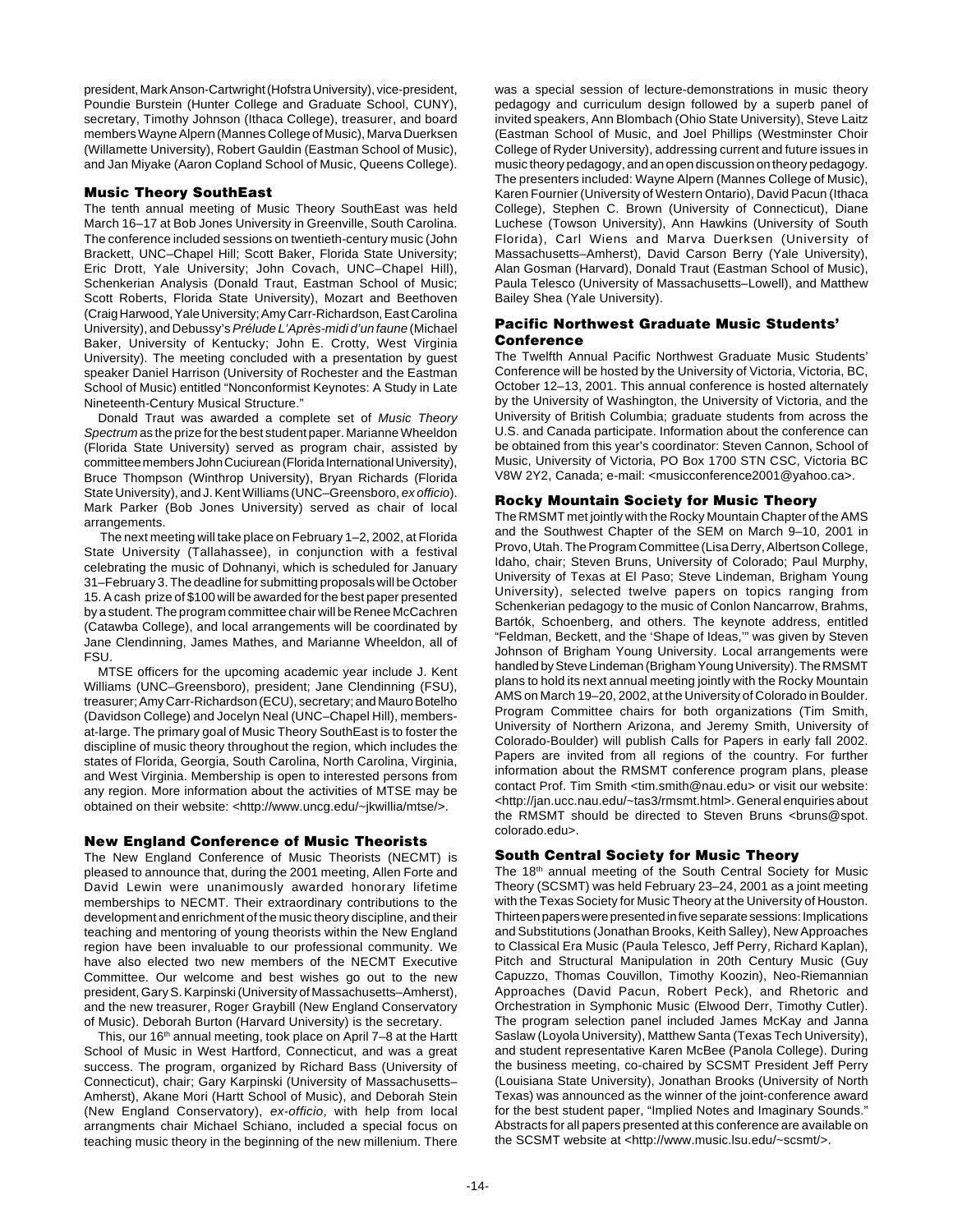SCSMT 2002 will be held at Louisiana State University on February 22–23. Robert Peck has agreed to serve as the chair of the local arrangements committee, which also includes Richard Kaplan, Jeff Perry, and David Smyth. The program committee for 2002 will be Kevin Swinden, chair (University of Mississippi), Mark McFarland (Southeastern Louisiana University), Burt Levy (University of Mississippi), and student representative Keith Salley (Tulane University).

SCSMT serves the states of Alabama, Arkansas, Kentucky, Louisiana, Mississippi, Missouri, and Tennessee. However, membership is open to all interested music theorists. Annual dues are \$15 (\$10 for students). Membership includes a copy of the Proceedings. Officers for 2001– 2002 are Laurdella Foulkes-Levy (University of Mississippi <mulfl@olemiss.edu>), president; Kevin Swinden (University of Mississippi <kswinden@olemiss.edu>), vice president; Mark McFarland (Southeastern Louisiana University <mmcfarland@selu.edu>), secretary; James McKay (Loyola University <ismackay@loyno.edu>), treasurer; Timothy McKinney (University of Texas at Arlington <tmckinney@uta.edu>), archivist; and Robert Peck (Louisiana State University <rpeck@lsu.edu>), webmaster.

SCSMT has recently created a discussion forum and mailing list for music theorists in the south-central and adjacent regions. It is called SCSMT-L and runs under the LISTSERV protocol familiar to SMT-list members. We invite all those interested to join. SCSMT-L will convey information about our annual meetings and permit members of the list to participate in program planning. It is also available as an informal sounding board for music theory teachers and scholars in the region. Our goal is to involve everyone in our region interested in music theory pedagogy or research in the SCSMT. To subscribe, send an e-mail message with the line 3subscribe scsmt-l your name2 in the body of the text. Send it to listserv@listserv.lsu.edu. Make sure that the e-mail account you send it from is the e-mail account where you wish to receive scsmt-l messages; replace "your name" with your first and last names, in that order. You will receive information about how to use the list within a day or two.

## **Texas Society for Music Theory**

The 23<sup>rd</sup> annual meeting of the TSMT was held February 23–24, 2001 at the University of Houston. This was a joint meeing held with SCSMT (Jeff Perry, president). Local arrangements were coordinated by Tim Koozin and John Snyder. Walter Everett (University of Michigan) presented the keynote address entitled "Takin' It to the Streets: Egghead Trainspotting for Everyone." Dr. Don McManus stepped down as Secretary of TSMT after fourteen years of exemplary service. The Society recognized Don's achievements and the fact that he will be sorely missed. Phillip Baczewski (UNT) has agreed to fill this important office.

Next year's meeting is tentatively scheduled to be held at University of Texas–Austin in early March with Ed Pearsall serving as local arrangements coordinator. These plans will be confirmed at the September meeting of the Executive Board. The deadline for proposals will be around December 3, 2001, and a call for papers will be published via the usual media in the fall. Current officers of the TSMT are: Blaise Ferrandino (Texas Christian University), president; Phillip Baczewski (University of North Texas), secretary; Jana Millar (Baylor University), treasurer; Tim Koozin (University of Houston), Edward Pearsall (UT–Austin), Barbara Wallace (Dallas Baptist University), and Karen McBee (Panola College), membersat-large. For additional information, contact: Blaise Ferrandino, Box 297500, Texas Christian University, Ft. Worth, TX 76129, (817) 257-6608; <B.Ferrandino@tcu.edu>. The TSMT website <http://tsmt.unt.edu/> is maintained by Philip Baczewski.

### **West Coast Conference of Music Theory and Analysis**

The West Coast Conference of Music Theory and Analysis (WCCMTA) invites all who are interested in music theory to join. The 2002 meeting of WCCMTA will take place April 26–28 at the University of Victoria in Victoria, British Columbia. A call for papers will be mailed shortly, and our web page will be updated with that information. WCCMTA plans to meet at the University of California–Santa Barbara in 2003. Current officers of WCCMTA are Steve Larson (University of Oregon), president; Patricia Hall (University of California–Santa Barbara), secretary; and Jack Boss (University of Oregon), treasurer. Membership fees are \$10 (individual), \$5 (student/retired). Jack Boss maintains the WCCMTA web site at <http:// music1.uoregon.edu/grants/westcoastconf.html>. Any questions concerning WCCMTA should be addressed to Steve Larson, University of Oregon, School of Music, 1225 University of Oregon, Eugene, OR 97403-1225 <steve@darkwing.uoregon.edu>.

### **University of Western Ontario Graduate Student Symposium in Music**

On Saturday and Sunday June 2–3, 2001, the Society of Graduate Students in Music at the University of Western Ontario, London, Ontario, Canada held their second annual Graduate Student Symposium in Music. Dr. Laura Gray (University of Waterloo) presented the keynote address titled "On or About December 1908: The Search for 'Significant Form' in the Early 20th-Century British Symphony." The conference featured a diverse range of topics including sessions devoted to Spiritual Expression in U.S. Music, Perspectives on Perceptual Possibilities, Overt and Covert Borrowings, and Music in the Cold: Canadiana. In addition, conference participants were treated to a mini-recital in the Faculty of Music's von Kuster Hall featuring the Complete Songs for Voice and Piano by the French composer Henri Duparc (1848–1933).

### **REGIONAL AND AFFILIATE THEORY SOCIETY CONTACTS**

### **Canadian University Music Society**

Tom Gordon School of Music Memorial University of Newfoundland St. John's, NF, Canada A1C 5S7 <tgordon@mun.ca>

### **CUNY–GSIM**

Philip Stoecker Music Program CUNY – Graduate Center 365 Fifth Avenue New York, NY 10016 <pstoecker1@gc.cuny.edu>

### **Florida State University Music Theory Society**

c/o James Mathes School of Music Florida State University Tallahassee, FL 32306-2098 <mathes\_j@cmr.fsu.edu>

### **Georgia Association of Music Theorists**

Ron Squibbs School of Music Georgia State University P.O. Box 4097 Atlanta, GA 30302-4097 <musrjs@langate.gsu.edu>

### **Indiana University Graduate Theory Association**

Stan Kleppinger GTA, School of Music Indiana University Bloomington, IN 47405 <skleppin@indiana.edu>

### **McGill Graduate Music**

**Graduate Society** c/o Faculty of Music McGill University 555 Sherbrooke St. West Montréal, PQ, H3A 1E3, Canada <mgs@music.mcgill.ca>

### **Midwest Graduate Music**

**Consortium** Jill T. Brasky School of Music University of Wisconsin–Madison Madison, WI 53706-0437 <jtsbrasky@students.wisc.edu>

### **Music Theory Midwest**

Robert Hatten School of Music Indiana University Bloomington, IN 47405 <rohatten@indiana.edu>

### **Music Theory Society of New York State**

David Gagné Aaron Copland School of Music Queens College, CUNY Flushing, NY 11367 <gagne.d@worldnet.att.net>

### **Music Theory SouthEast**

J. Kent Williams School of Music UNC-Greensboro Greensboro, NC 27412-5001 <kent\_williams@uncg.edu>